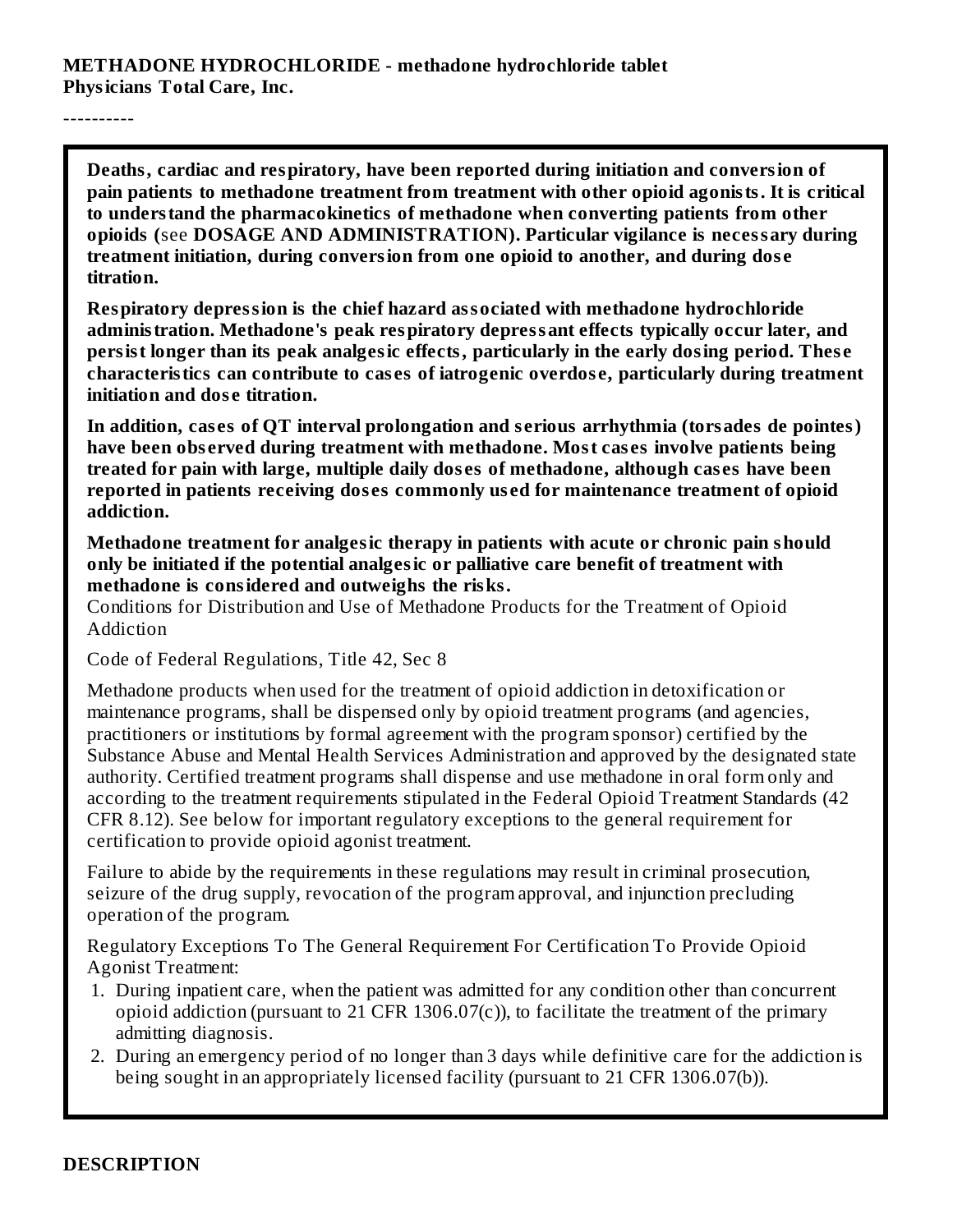Methadone Hydrochloride Tablets USP for oral administration, each contain 5 mg or 10 mg of methadone hydrochloride.

Methadone hydrochloride is a white, crystalline material that is water-soluble.

Methadone hydrochloride is chemically described as 6-(dimethylamino)-4,4-diphenyl-3-heptanone hydrochloride. Methadone hydrochloride has a melting point of 235°C, and a pKa of 8.25 in water at 20°C. Its octanol/water partition coefficient at pH 7.4 is 117. A solution (1:100) in water has a pH between 4.5 and 6.5.

It has the following structural formula:

$$
\mathbf{H}_{\text{G}} \cdot \left( \mathbf{H}_{\text{G}} \right)_{\mathbf{H}_{\text{G}}} \cdot \mathbf{H}_{\text{G}} \mathbf{H}_{\text{G}} \cdot \mathbf{H}_{\text{G}}
$$

 $C_{21}H_{27}NO \cdot HCl$ 

 $MW = 345.91$ 

The tablets also contain lactose monohydrate, magnesium stearate, microcrystalline cellulose and silicon dioxide.

# **CLINICAL PHARMACOLOGY**

# Mechanism of Action

Methadone hydrochloride is a mu-agonist; a synthetic opioid analgesic with multiple actions qualitatively similar to those of morphine, the most prominent of which involves the central nervous system and organs composed of smooth muscle. The principal therapeutic uses for methadone are for analgesia and for detoxification or maintenance in opioid addiction. The methadone abstinence syndrome, although qualitatively similar to that of morphine, differs in that the onset is slower, the course is more prolonged, and the symptoms are less severe.

Some data also indicate that methadone acts as an antagonist at the N-methyl-D-aspartate (NMDA) receptor. The contribution of NMDA receptor antagonism to methadone's efficacy is unknown. Other NMDA receptor antagonists have been shown to produce neurotoxic effects in animals. **Pharmacokinetics** 

**Absorption** – Following oral administration the bioavailability of methadone ranges between 36 to 100% and peak plasma concentrations are achieved between 1 to 7.5 hours. Dose proportionality of methadone pharmacokinetics is not known. However, after administration of daily oral doses ranging from 10 to 225 mg, the steady-state plasma concentrations ranged between 65 to 630 ng/mL and the peak concentrations ranged between 124 to 1255 ng/mL. Effect of food on the bioavailability of methadone has not been evaluated.

**Distribution** – Methadone is a lipophilic drug and the steady-state volume of distribution ranges between 1.0 to 8.0 L/kg. In plasma, methadone is predominantly bound to α-acid glycoprotein (85% to 90%). Methadone is secreted in saliva, breast milk, amniotic fluid and umbilical cord plasma.

**Metabolism** – Methadone is primarily metabolized by N-demethylation to an inactive metabolite, 2 ethylidene-1,5-dimethyl-3,3-diphenylpyrrolidene (EDDP). Cytochrome P450 enzymes, primarily CYP3A4, CYP2B6, and CYP2C19 and to a lesser extent CYP2C9 and CYP2D6, are responsible for conversion of methadone to EDDP and other inactive metabolites, which are excreted mainly in the urine.

**Excretion** – The elimination of methadone is mediated by extensive biotransformation, followed by renal and fecal excretion. Published reports indicate that after multiple dose administration the terminal half-life  $(T_{1/2})$  was highly variable and ranged between 8 to 59 hours in different studies. Since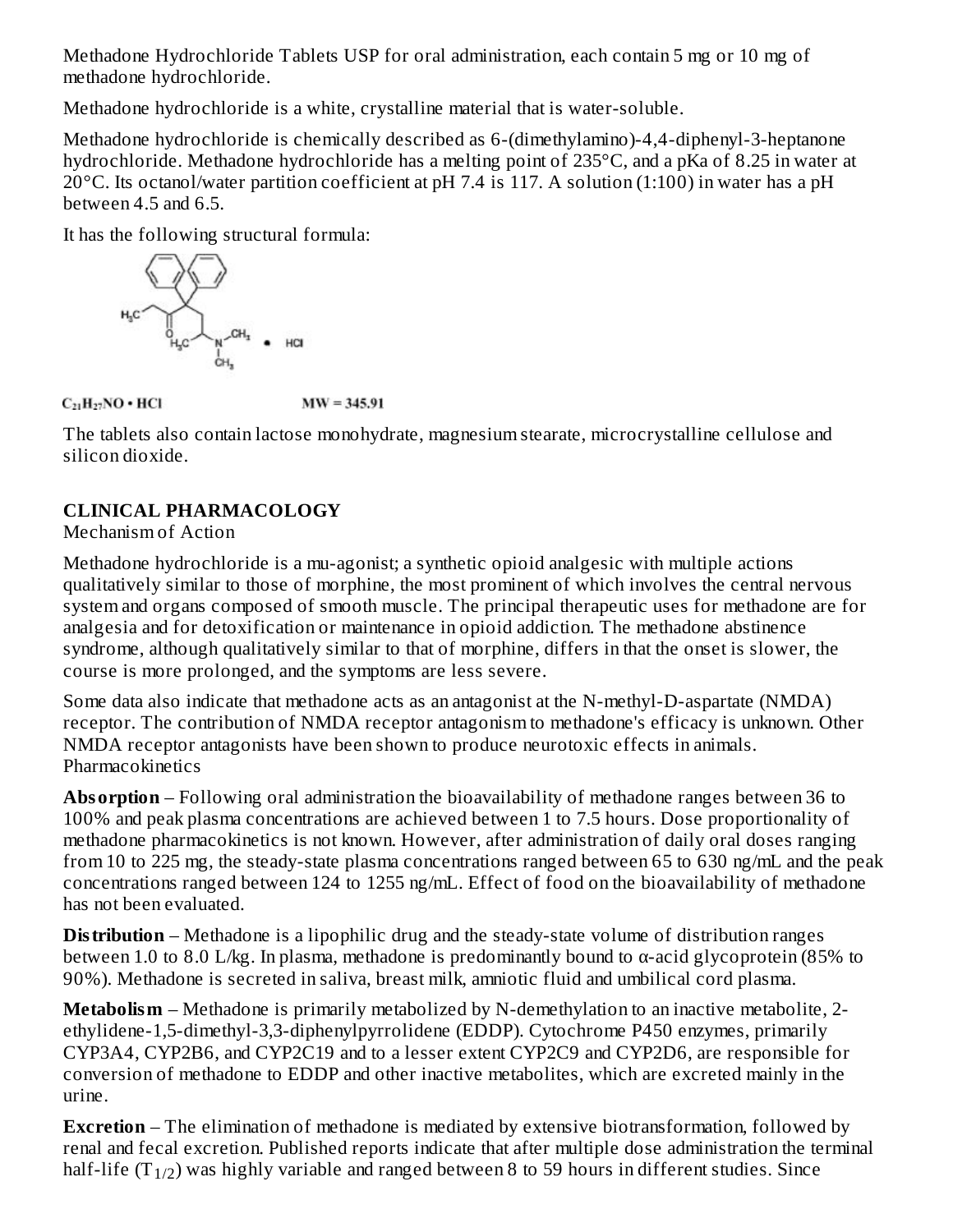methadone is lipophilic, it has been known to persist in the liver and other tissues. The slow release from the liver and other tissues may prolong the duration of methadone action despite low plasma concentrations.  $\frac{1}{2}$ 

Pharmacokinetics in Special Populations

**Pregnancy** – The disposition of oral methadone has been studied in approximately 30 pregnant patients in 2nd and 3rd trimesters. Elimination of methadone was significantly changed in pregnancy. Total body clearance of methadone was increased in pregnant patients compared to the same patients postpartum or to non-pregnant opioid-dependent women. The terminal half-life of methadone is decreased during 2nd and 3rd trimesters. The decrease in plasma half-life and increased clearance of methadone resulting in lower methadone trough levels during pregnancy can lead to withdrawal symptoms in some pregnant patients. The dosage may need to be increased or the dosing interval decreased in pregnant patients receiving methadone (*see* **PRECAUTIONS, Pregnancy, Labor and Delivery,** *and* **DOSAGE AND ADMINISTRATION**).

**Renal Impairment –** Methadone pharmacokinetics have not been extensively evaluated in patients with renal insufficiency. Unmetabolized methadone and its metabolites are excreted in urine to a variable degree. Methadone is a basic (pKa=9.2) compound and the pH of the urinary tract can alter its disposition in plasma. Urine acidification has been shown to increase renal elimination of methadone. Forced diuresis, peritoneal dialysis, hemodialysis, or charcoal hemoperfusion have not been established as beneficial for increasing the elimination of methadone or its metabolites.

**Hepatic Impairment –** Methadone has not been extensively evaluated in patients with hepatic insufficiency. Methadone is metabolized by hepatic pathways, therefore patients with liver impairment may be at risk of accumulating methadone after multiple dosing.

**Gender** – The pharmacokinetics of methadone have not been evaluated for gender specificity.

**Race** – The pharmacokinetics of methadone have not been evaluated for race specificity.

**Geriatric** – The pharmacokinetics of methadone have not been evaluated in the geriatric population.

**Pediatric** – The pharmacokinetics of methadone have not been evaluated in the pediatric population.

# **Drug Interactions** (*see* **PRECAUTIONS, Drug Interactions**)

Methadone undergoes hepatic N-demethylation by cytochrome P-450 isoforms, principally CYP3A4, CYP2B6, CYP2C19, and to a lesser extent by CYP2C9 and CYP2D6. Coadministration of methadone with inducers of these enzymes may result in more rapid methadone metabolism, and potentially, decreased effects of methadone. Conversely, administration with CYP inhibitors may reduce metabolism and potentiate methadone's effects. Pharmacokinetics of methadone may be unpredictable when coadministered with drugs that are known to both induce and inhibit CYP enzymes. Although antiretroviral drugs such as efavirenz, nelfinavir, nevirapine, ritonavir, lopinavir + ritonavir combination are known to inhibit some CYPs, they are shown to reduce the plasma levels of methadone, possibly due to their CYP induction activity. Therefore, drugs administered concomitantly with methadone should be evaluated for interaction potential; clinicians are advised to evaluate individual response to drug therapy before making a dosage adjustment.

# **INDICATIONS AND USAGE**

- 1. For the treatment of moderate to severe pain not responsive to non-narcotic analgesics.
- 2. For detoxification treatment of opioid addiction (heroin or other morphine-like drugs).
- 3. For maintenance treatment of opioid addiction (heroin or other morphine-like drugs), in conjunction with appropriate social and medical services.

**Note –** Outpatient maintenance and outpatient detoxification treatment may be provided only by Opioid Treatment Programs (OTPs) certified by the Federal Substance Abuse and Mental Health Services Administration (SAMHSA) and registered by the Drug Enforcement Administration (DEA). This does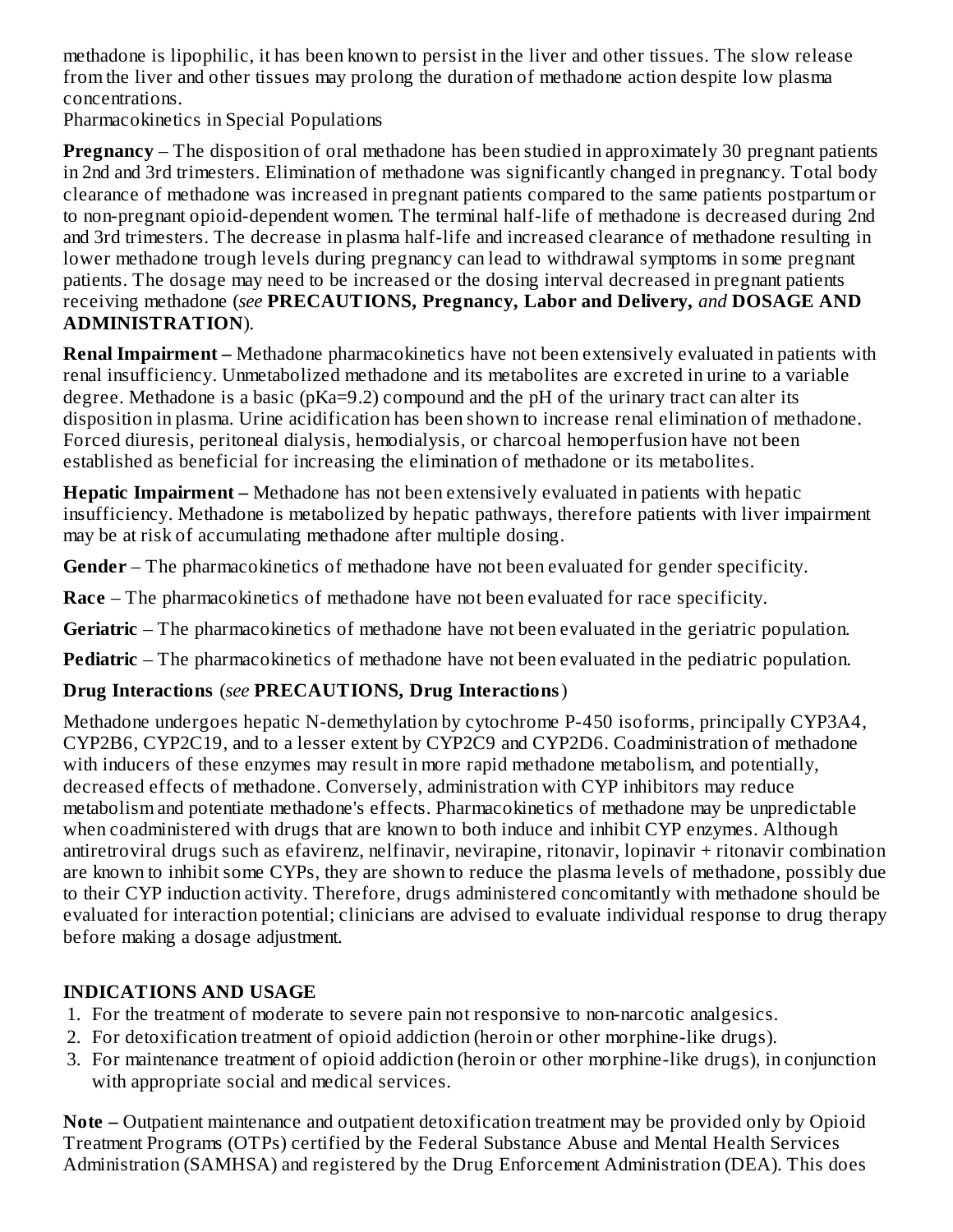not preclude the maintenance treatment of a patient with concurrent opioid addiction who is hospitalized for conditions other than opioid addiction and who requires temporary maintenance during the critical period of his/her stay, or of a patient whose enrollment has been verified in a program which has been certified for maintenance treatment with methadone.

# **CONTRAINDICATIONS**

Methadone is contraindicated in patients with a known hypersensitivity to methadone hydrochloride or any other ingredient in methadone hydrochloride tablets.

Methadone is contraindicated in any situation where opioids are contraindicated such as: patients with respiratory depression (in the absence of resuscitative equipment or in unmonitored settings), and in patients with acute bronchial asthma or hypercarbia.

Methadone is contraindicated in any patient who has or is suspected of having a paralytic ileus.

#### **WARNINGS**

**Respiratory Depression, Incomplete Cross-Tolerance, and Iatrogenic Overdos e**

**Respiratory depression is the chief hazard associated with methadone hydrochloride administration. Methadone's peak respiratory depressant effects typically occur later, and persist longer than its peak analgesic effects, particularly during the initial dosing period. Thes e characteristics can contribute to cas es of iatrogenic overdos e, particularly during treatment initiation or dos e titration.**

**Patients tolerant to other opioids may be incompletely tolerant to methadone. Incomplete crosstolerance is of particular concern for patients tolerant to other mu-opioid agonists who are being converted to treatment with methadone, thus making determination of dosing during opioid treatment conversion complex. Deaths have been reported during conversion from chronic, high-dos e treatment with other opioid agonists. Therefore, it is critical to understand the pharmacokinetics of methadone when converting patients from other opioids (**see **DOSAGE AND ADMINISTRATION, Table 1, for appropriate conversion s chedules). A high degree of "opioid tolerance" does not eliminate the possibility of methadone overdos e, iatrogenic or otherwis e.**

Respiratory depression is of particular concern in elderly or debilitated patients as well as in those suffering from conditions accompanied by hypoxia or hypercapnia when even moderate therapeutic doses may dangerously decrease pulmonary ventilation.

Methadone should be administered with extreme caution to patients with conditions accompanied by hypoxia, hypercapnia, or decreased respiratory reserve such as: asthma, chronic obstructive pulmonary disease or cor pulmonale, severe obesity, sleep apnea syndrome, myxedema, kyphoscoliosis, and CNS depression or coma. In these patients, even usual therapeutic doses of methadone may decrease respiratory drive while simultaneously increasing airway resistance to the point of apnea. Alternative, non-opioid analgesics should be considered, and methadone should be used at the lowest effective dose and only under careful medical supervision. Cardiac Conduction Effects

Laboratory studies, both in vivo and in vitro, have demonstrated that methadone inhibits cardiac potassium channels and prolongs the QT interval. Cases of QT interval prolongation and serious arrhythmia (torsades de pointes) have been observed during treatment with methadone. These cases appear to be more commonly associated with, but not limited to, higher dose treatment  $(>200 \text{ mg/day})$ . Most cases involve patients being treated for pain with large, multiple daily doses of methadone, although cases have been reported in patients receiving doses commonly used for maintenance treatment of opioid addiction. In most of the cases seen at typical maintenance doses, concomitant medications and/or clinical conditions such as hypokalemia were noted as contributing factors. However, the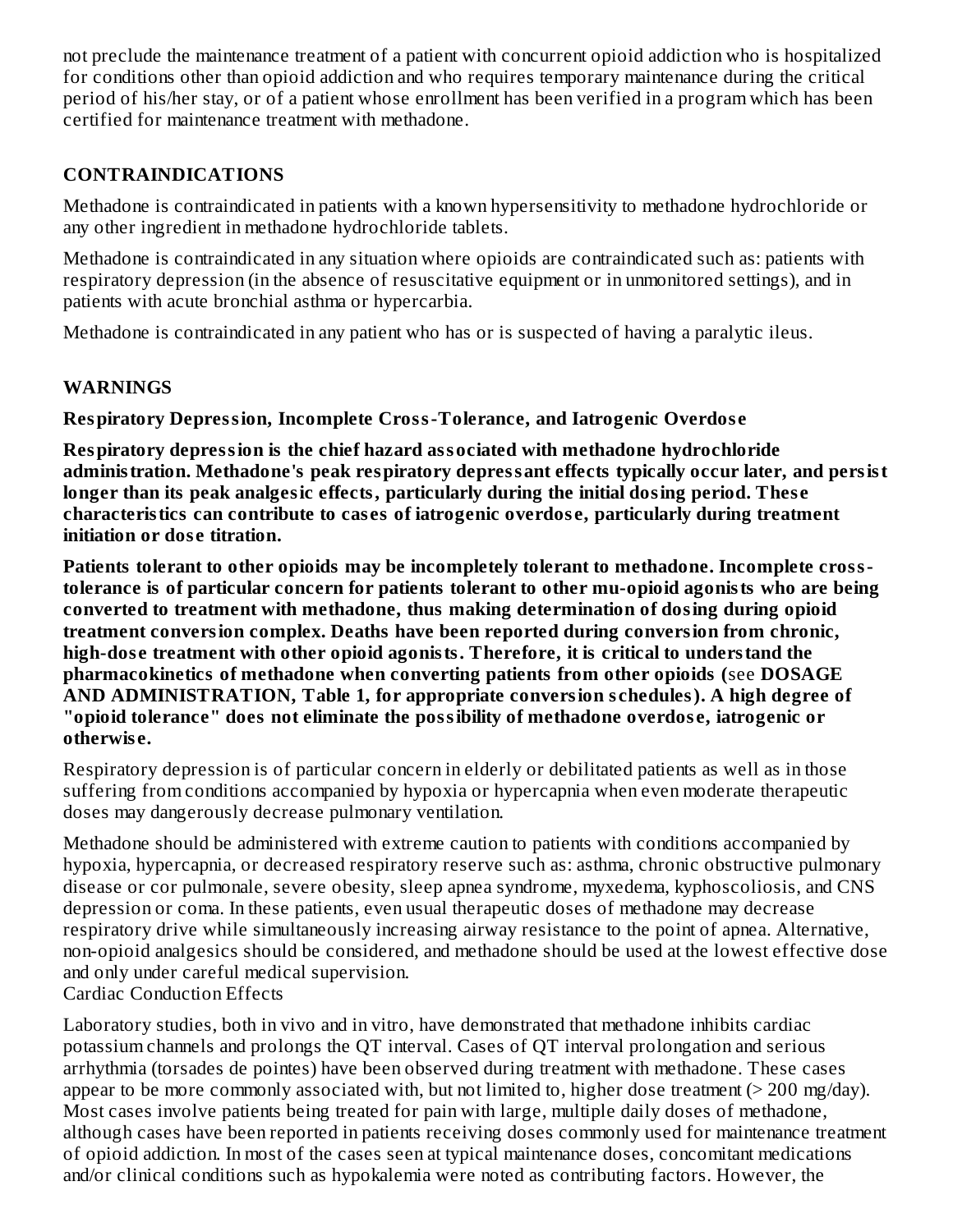evidence strongly suggests that methadone possesses the potential for adverse cardiac conduction effects in some patients.

Methadone should be administered with particular caution to patients already at risk for development of prolonged QT interval (e.g., cardiac hypertrophy, concomitant diuretic use, hypokalemia, hypomagnesemia). Careful monitoring is recommended when using methadone in patients with a history of cardiac conduction abnormalities, those taking medications affecting cardiac conduction, and in other cases where history or physical exam suggest an increased risk of dysrhythmia. QT prolongation has also been reported in patients with no prior cardiac history who have received high doses of methadone. Patients developing QT prolongation while on methadone treatment should be evaluated for the presence of modifiable risk factors, such as concomitant medications with cardiac effects, drugs which might cause electrolyte abnormalities, and drugs which might act as inhibitors of methadone metabolism. For use of methadone to treat pain, the risk of QT prolongation and development of dysrhythmias should be weighed against the benefit of adequate pain management and the availability of alternative therapies.

Methadone treatment for analgesic therapy in patients with acute or chronic pain should only be initiated if the potential analgesic or palliative care benefit of treatment with methadone has been considered to outweigh the risk of QT prolongation that has been reported with high doses of methadone.

The use of methadone in patients already known to have a prolonged QT interval has not been systematically studied.

In using methadone an individualized benefit to risk assessment should be carried out and should include evaluation of patient presentation and complete medical history. For patients judged to be at risk, careful monitoring of cardiovascular status, including QT prolongation and dysrhythmias and those described previously should be performed.

Misuse, Abuse, and Diversion of Opioids

Methadone is a mu-agonist opioid with an abuse liability similar to that of morphine and is a Schedule II controlled substance. Methadone, like morphine and other opioids used for analgesia, has the potential for being abused and is subject to criminal diversion.

Methadone can be abused in a manner similar to other opioid agonists, legal or illicit. This should be considered when prescribing or dispensing methadone hydrochloride tablets in situations where the clinician is concerned about an increased risk of misuse, abuse, or diversion.

Concerns about abuse, addiction, and diversion should not prevent the proper management of pain.

Healthcare professionals should contact their State Professional Licensing Board, or State Controlled Substances Authority for information on how to prevent and detect abuse or diversion of this product. Interactions with Other CNS Depressants

Patients receiving other opioid analgesics, general anesthetics, phenothiazines, other tranquilizers, sedatives, hypnotics or other CNS depressants (including alcohol) concomitantly with methadone may experience respiratory depression, hypotension, profound sedation, or coma (*see* **PRECAUTIONS**). Interactions with Alcohol and Drugs of Abuse

Methadone may be expected to have additive effects when used in conjunction with alcohol, other opioids, or illicit drugs that cause central nervous system depression. Deaths associated with illicit use of methadone frequently have involved concomitant benzodiazepine abuse. Head Injury and Increased Intracranial Pressure

The respiratory depressant effects of opioids and their capacity to elevate cerebrospinal-fluid pressure may be markedly exaggerated in the presence of head injury, other intracranial lesions or a pre-existing increase in intracranial pressure. Furthermore, opioids produce effects which may obscure the clinical course of patients with head injuries. In such patients, methadone must be used with caution, and only if it is deemed essential.

Acute Abdominal Conditions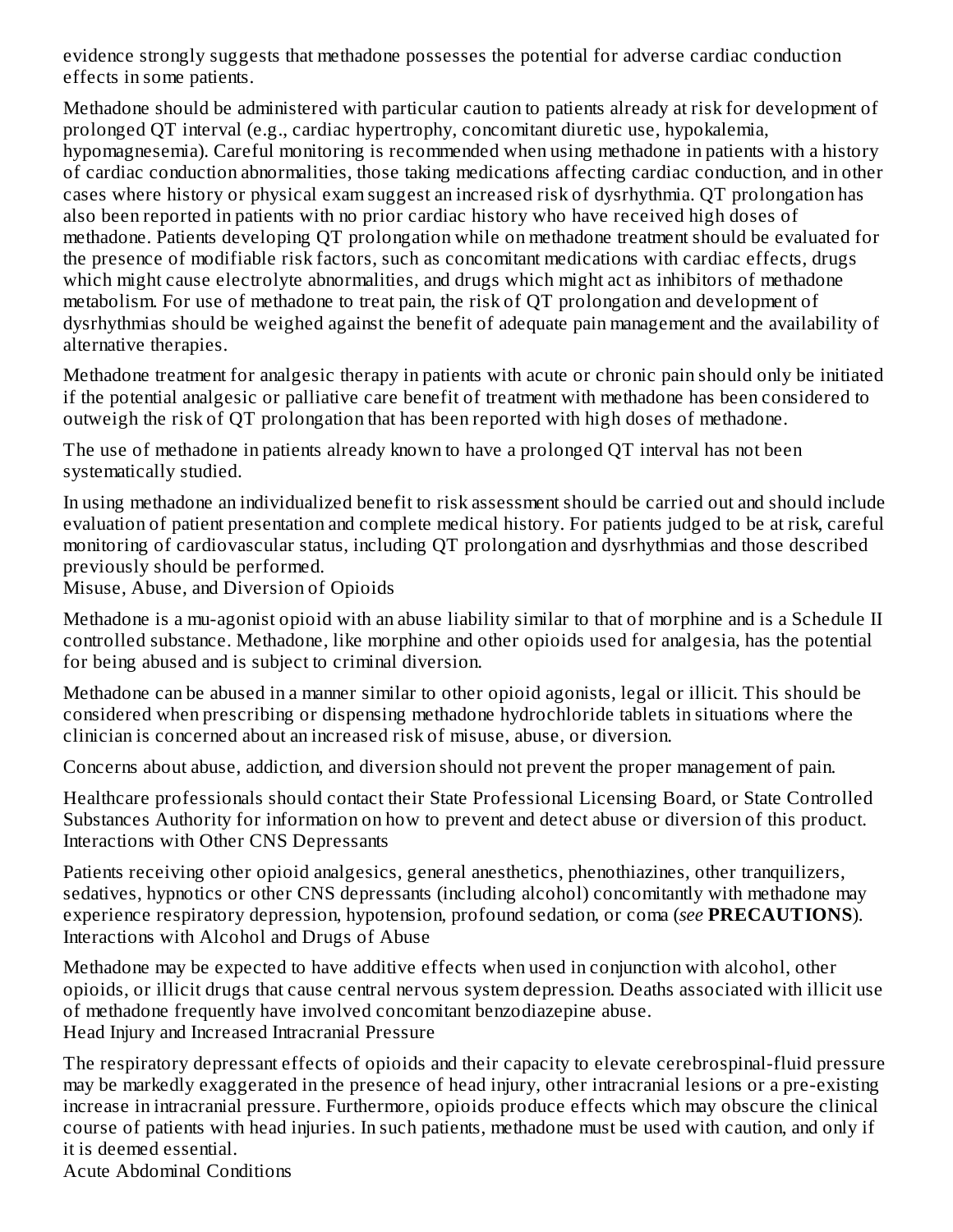The administration of opioids may obscure the diagnosis or clinical course of patients with acute abdominal conditions. Hypotensive Effect

The administration of methadone may result in severe hypotension in patients whose ability to maintain normal blood pressure is compromised (e.g., severe volume depletion).

#### DRUG ABUSE AND DEPENDENCE

#### **Methadone hydrochloride tablets contain methadone, a mu-agonist opioid with an abus e liability similar to other opioid agonists and is a Schedule II controlled substance. Methadone and other opioids us ed in analgesia can be abus ed and are subject to criminal diversion.**

Abuse of methadone poses a risk of overdose and death. This risk is increased with concurrent abuse of methadone with alcohol and other substances. In addition, parenteral drug abuse is commonly associated with transmission of infectious diseases such as hepatitis and HIV.

Drug addiction is characterized by compulsive use, use for non-medical purposes, and continued use despite harm or risk of harm. Drug addiction is a treatable disease, utilizing a multi-disciplinary approach, but relapse is common.

"Drug-seeking" behavior is very common in addicts and drug abusers. Drug-seeking tactics include emergency calls or visits near the end of office hours, refusal to undergo appropriate examination, testing or referral, repeated claims of lost prescriptions, tampering with prescriptions and reluctance to provide prior medical records or contact information for other treating physician(s). "Doctor shopping" (visiting multiple prescribers) to obtain additional prescriptions is common among drug abusers and people suffering from untreated addiction. However, it should be important to note that preoccupation with achieving adequate pain relief can be appropriate behavior in a patient with poor pain control. Physical Dependence and Tolerance

Abuse and addiction are separate and distinct from physical dependence and tolerance. Physicians should be aware that addiction may not be accompanied by concurrent tolerance and symptoms of physical dependence in all addicts. In addition, abuse of opioids can occur in the absence of true addiction and is characterized by misuse for non-medical purposes, often in combination with other psychoactive substances. Methadone, like other opioids, has been diverted for non-medical use. Careful record-keeping of prescribing information, including quantity, frequency, and renewal requests is strongly advised.

Proper assessment of the patient, proper prescribing practices, periodic re-evaluation of therapy, and proper dispensing and storage are appropriate measures that help to limit abuse of opioid drugs.

Infants born to mothers physically dependent on opioids may also be physically dependent and may exhibit respiratory difficulties and withdrawal symptoms (*see* **PRECAUTIONS, Pregnancy, Labor and Delivery**).

# **PRECAUTIONS**

General

When treating pain, methadone given on a fixed-dose schedule may have a narrow therapeutic index in certain patient populations, especially when combined with other drugs, and should be reserved for cases where the benefits of opioid analgesia with methadone outweigh the known potential risks of cardiac conduction abnormalities, respiratory depression, altered mental states and postural hypotension. Methadone should be used with caution in elderly and debilitated patients; patients who are known to be sensitive to central nervous system depressants, such as those with cardiovascular, pulmonary, renal, or hepatic disease; and in patients with comorbid conditions or concomitant medications which may predispose to dysrhythmia.

Selection of patients for treatment with methadone should be governed by the same principles that apply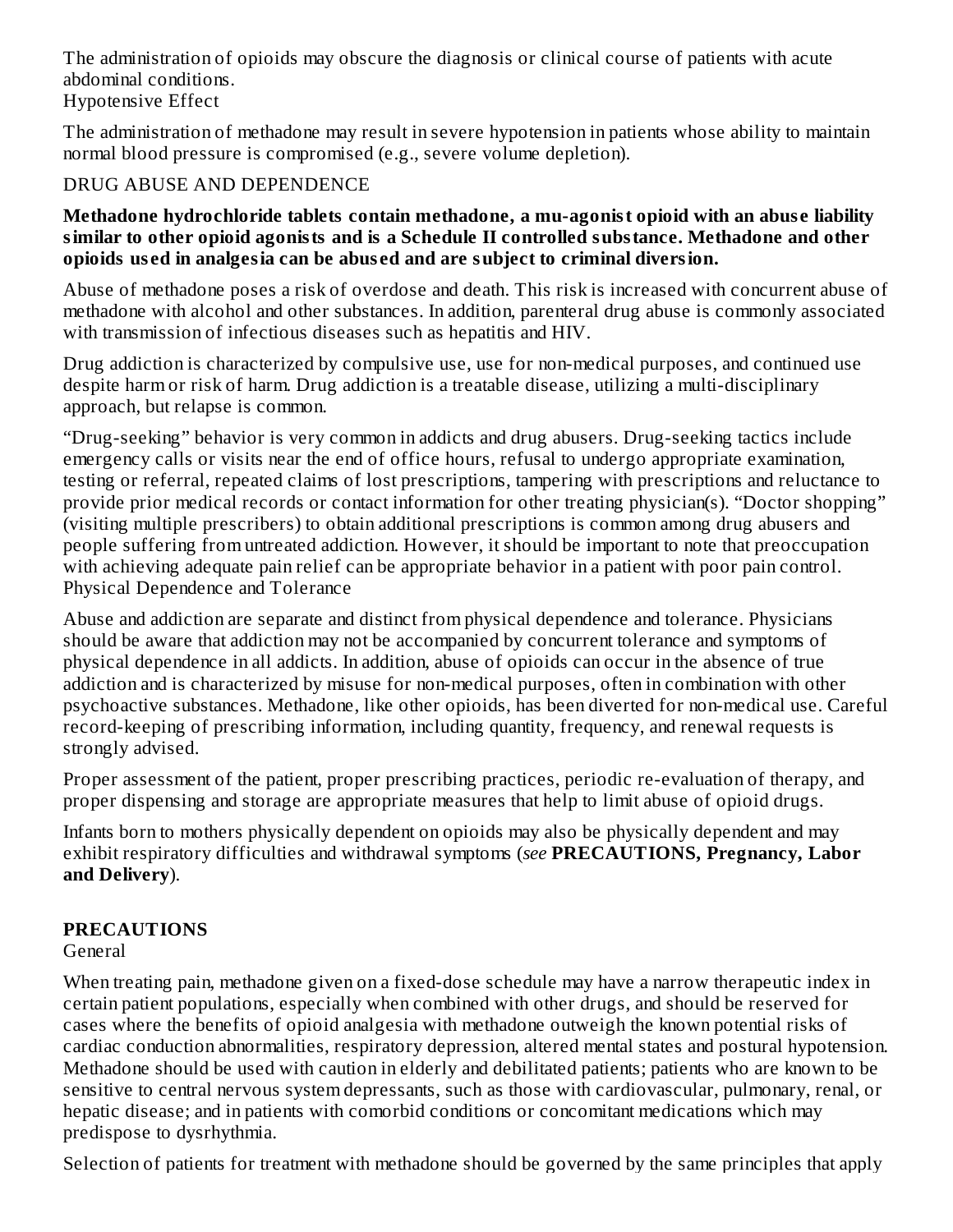to the use of other opioids (*see* **INDICATIONS AND USAGE**). Physicians should individualize treatment in every case (*see* **DOSAGE AND ADMINISTRATION**), taking into account the high degree of interpatient variability in response to and metabolism of methadone. Drug Interactions

In vitro results suggest that methadone undergoes hepatic N-demethylation by cytochrome P450 enzymes, principally CYP3A4, CYP2B6, CYP2C19 and to a lesser extent by CYP2C9 and CYP2D6. Coadministration of methadone with CYP inducers of these enzymes may result in a more rapid metabolism and potential for decreased effects of methadone, whereas administration with CYP inhibitors may reduce metabolism and potentiate methadone's effects. Although antiretroviral drugs such as efavirenz, nelfinavir, nevirapine, ritonavir, lopinavir + ritonavir combination are known to inhibit CYPs, they are shown to reduce the plasma levels of methadone, possibly due to their CYP induction activity. Therefore, drugs administered concomitantly with methadone should be evaluated for interaction potential; clinicians are advised to evaluate individual response to drug therapy. Opioid Antagonists, Mixed Agonist/Antagonists, and Partial Agonists

As with other mu-agonists, patients maintained on methadone may experience withdrawal symptoms when given opioid antagonists, mixed agonist/antagonists, and partial agonists. Examples of such agents are naloxone, naltrexone, pentazocine, nalbuphine, butorphanol, and buprenorphine. Anti-Retroviral Agents

**Abacavir, amprenavir, efavirenz, nelfinavir, nevirapine, ritonavir, lopinavir + ritonavir combination –** Coadministration of these anti-retroviral agents resulted in increased clearance or decreased plasma levels of methadone. Methadone-maintained patients beginning treatment with these antiretroviral drugs should be monitored for evidence of withdrawal effects and methadone dose should be adjusted accordingly.

**Didanosine and Stavudine –** Experimental evidence demonstrated that methadone decreased the AUC and peak levels for didanosine and stavudine, with a more significant decrease for didanosine. Methadone disposition was not substantially altered.

**Zidovudine –** Experimental evidence demonstrated that methadone increased the area under the concentration-time curve (AUC) of zidovudine which could result in toxic effects. Cytochrome P450 Inducers

Methadone-maintained patients beginning treatment with CYP3A4 inducers should be monitored for evidence of withdrawal effects and methadone dose should be adjusted accordingly. The following drug interactions were reported following coadministration of methadone with inducers of cytochrome P450 enzymes:

**Rifampin** – In patients well-stabilized on methadone, concomitant administration of rifampin resulted in a marked reduction in serum methadone levels and a concurrent appearance of withdrawal symptoms.

**Phenytoin** – In a pharmacokinetic study with patients on methadone maintenance therapy, phenytoin administration (250 mg b.i.d. initially for 1 day followed by 300 mg QD for 3 to 4 days) resulted in an approximately 50% reduction in methadone exposure and withdrawal symptoms occurred concurrently. Upon discontinuation of phenytoin, the incidence of withdrawal symptoms decreased and methadone exposure increased to a level comparable to that prior to phenytoin administration.

**St. John's Wort, Phenobarbital, Carbamazepine** – Administration of methadone along with other CYP3A4 inducers may result in withdrawal symptoms. Cytochrome P450 Inhibitors

Since the metabolism of methadone is mediated primarily by CYP3A4 isozyme, coadministration of drugs that inhibit CYP3A4 activity may cause decreased clearance of methadone. The expected clinical results would be increased or prolonged opioid effects. Thus, methadone-treated patients coadministered strong inhibitors of CYP3A4, such as azole antifungal agents (e.g., ketoconazole) and macrolide antibiotics (e.g., erythromycin), with methadone should be carefully monitored and dosage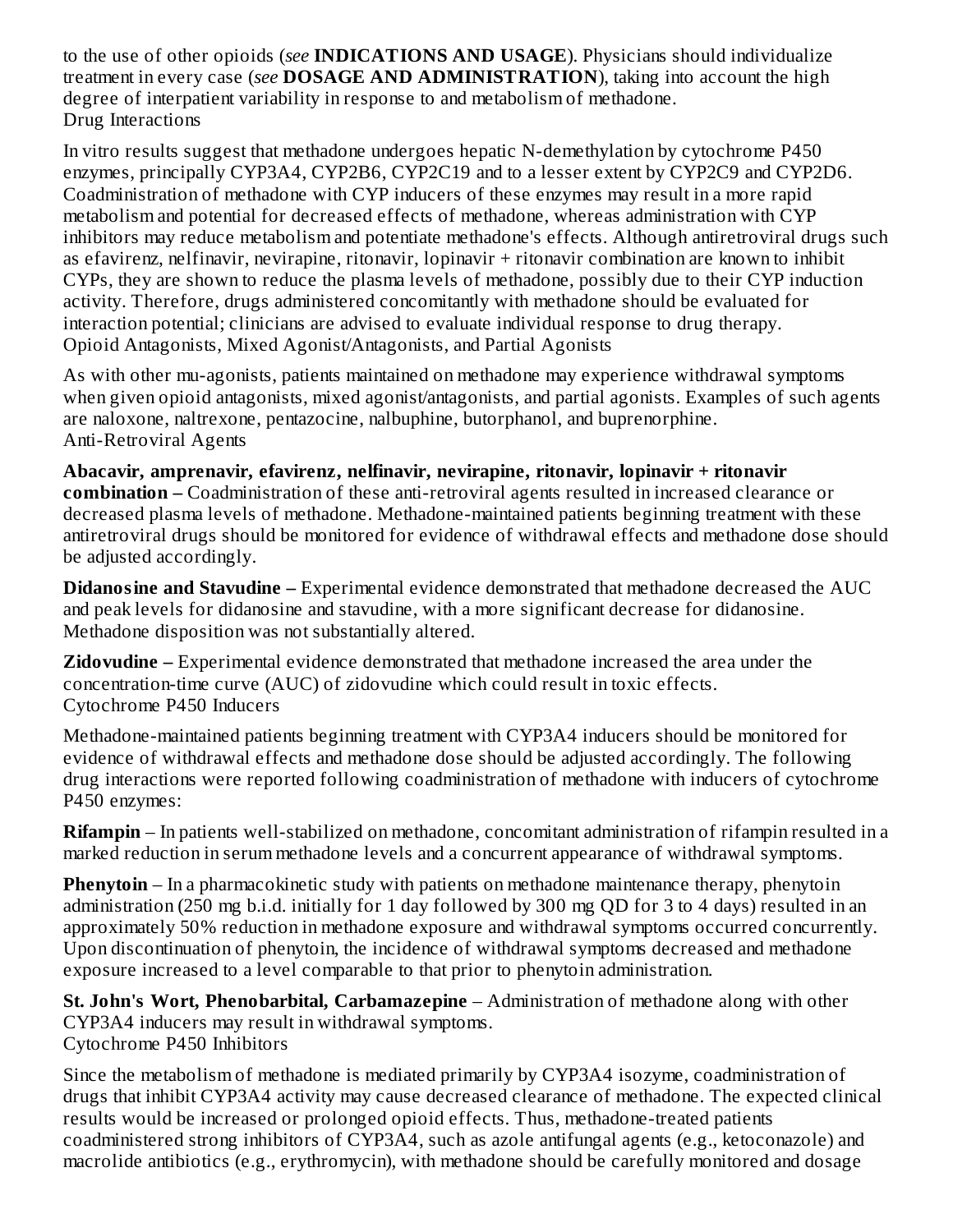adjustment should be undertaken if warranted. Some selective serotonin reuptake inhibitors (SSRIs) (e.g., sertraline, fluvoxamine) may increase methadone plasma levels upon coadministration with methadone and result in increased opiate effects and/or toxicity.

**Voriconazole** – Repeat dose administration of oral voriconazole (400 mg Q12h for 1 day, then 200 mg Q12h for 4 days) increased the  $\rm C_{max}$  and AUC of (R)-methadone by 31% and 47%, respectively, in subjects receiving a methadone maintenance dose (30 to 100 mg QD). The  $\mathsf{C}_{\max}$  and  $\mathrm{AUC}$  of (S)methadone increased by 65% and 103%, respectively. Increased plasma concentrations of methadone have been associated with toxicity including QT prolongation. Frequent monitoring for adverse events and toxicity related to methadone is recommended during coadministration. Dose reduction of methadone may be needed.

**Others** 

**Monoamine Oxidas e (MAO) Inhibitors** – Therapeutic doses of meperidine have precipitated severe reactions in patients concurrently receiving monoamine oxidase inhibitors or those who have received such agents within 14 days. Similar reactions thus far have not been reported with methadone. However, if the use of methadone is necessary in such patients, a sensitivity test should be performed in which repeated small, incremental doses of methadone are administered over the course of several hours while the patient's condition and vital signs are under careful observation.

**Desipramine** – Blood levels of desipramine have increased with concurrent methadone administration. Potentially Arrhythmogenic Agents

Extreme caution is necessary when any drug known to have the potential to prolong the QT interval is prescribed in conjunction with methadone. Pharmacodynamic interactions may occur with concomitant use of methadone and potentially arrhythmogenic agents such as class I and III antiarrhythmics, some neuroleptics and tricyclic antidepressants, and calcium channel blockers.

Caution should also be exercised when prescribing methadone concomitantly with drugs capable of inducing electrolyte disturbances (hypomagnesemia, hypokalemia) that may prolong the QT interval. These drugs include diuretics, laxatives, and, in rare cases, mineralocorticoid hormones. Interactions with Alcohol and Drugs of Abuse

Methadone may be expected to have additive effects when used in conjunction with alcohol, other opioids or CNS depressants, or with illicit drugs that cause central nervous system depression. Deaths have been reported when methadone has been abused in conjunction with benzodiazepines.

**Anxiety –** Since methadone as used by tolerant patients at a constant maintenance dosage does not act as a tranquilizer, patients who are maintained on this drug will react to life problems and stresses with the same symptoms of anxiety as do other individuals. The physician should not confuse such symptoms with those of narcotic abstinence and should not attempt to treat anxiety by increasing the dose of methadone. The action of methadone in maintenance treatment is limited to the control of narcotic withdrawal symptoms and is ineffective for relief of general anxiety.

**Acute Pain –** Maintenance patients on a stable dose of methadone who experience physical trauma, postoperative pain or other acute pain cannot be expected to derive analgesia from their existing dose of methadone. Such patients should be administered analgesics, including opioids, in doses that would otherwise be indicated for non-methadone-treated patients with similar painful conditions. Due to the opioid tolerance induced by methadone, when opioids are required for management of acute pain in methadone patients, somewhat higher and/or more frequent doses will often be required than would be the case for non-tolerant patients.

Risk of Relapse in Patients on Methadone Maintenance Treatment of Opioid Addiction

Abrupt opioid discontinuation can lead to development of opioid withdrawal symptoms (*see* **PRECAUTIONS**). Presentation of these symptoms have been associated with an increased risk of susceptible patients to relapse to illicit drug use and should be considered when assessing the risks and benefit of methadone use.

Tolerance and Physical Dependence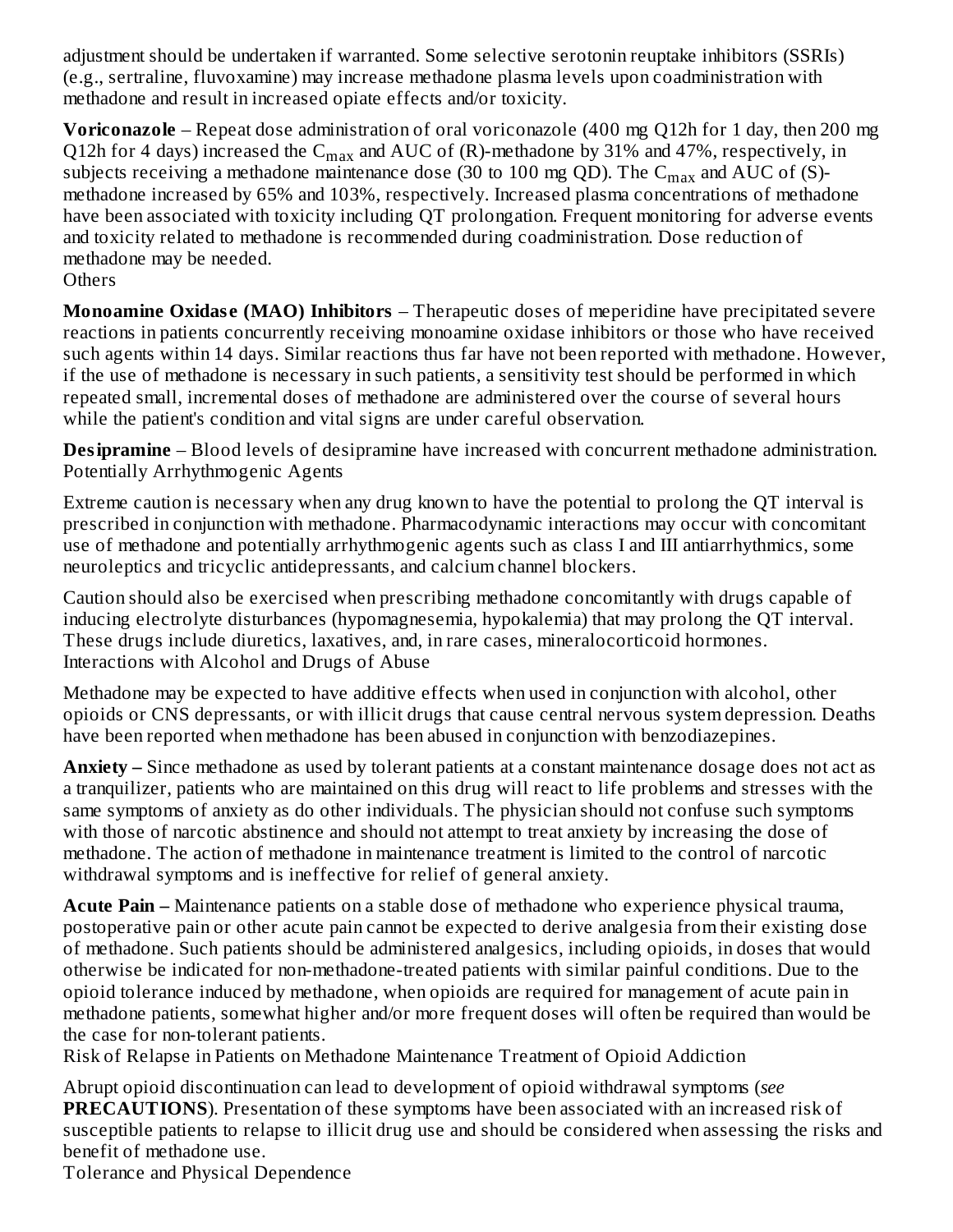Tolerance is the need for increasing doses of opioids to maintain a defined effect such as analgesia (in the absence of disease progression or other external factors). Physical dependence is manifested by withdrawal symptoms after abrupt discontinuation of a drug or upon administration of an antagonist. Physical dependence and/or tolerance are not unusual during chronic opioid therapy.

If methadone is abruptly discontinued in a physically dependent patient, an abstinence syndrome may occur. The opioid abstinence or withdrawal syndrome is characterized by some or all of the following: restlessness, lacrimation, rhinorrhea, yawning, perspiration, chills, myalgia, and mydriasis. Other symptoms also may develop, including irritability, anxiety, backache, joint pain, weakness, abdominal cramps, insomnia, nausea, anorexia, vomiting, diarrhea, or increased blood pressure, respiratory rate, or heart rate.

In general, chronically administered methadone should not be abruptly discontinued. Special-Risk Patients

Methadone should be given with caution and the initial dose reduced in certain patients, such as the elderly and debilitated and those with severe impairment of hepatic or renal function, hypothyroidism, Addison's disease, prostatic hypertrophy, or urethral stricture. The usual precautions appropriate to the use of parenteral opioids should be observed and the possibility of respiratory depression should always be kept in mind.

Information for Patients

- Patients should be cautioned that methadone, like all opioids, may impair the mental and/or physical abilities required for the performance of potentially hazardous tasks such as driving or operating machinery.
- Patients should be cautioned that methadone, like other opioids, may produce orthostatic hypotension in ambulatory patients.
- Patients should be cautioned that alcohol and other CNS depressants may produce an additive CNS depression when taken with this product and should be avoided.
- Patients should be instructed to seek medical attention immediately if they experience symptoms suggestive of an arrhythmia (such as palpitations, dizziness, lightheadedness, or syncope) when taking methadone.
- Patients initiating treatment with methadone for opioid dependence should be reassured that the dose of methadone will "hold" for longer periods of time as treatment progresses.
- Patients seeking to discontinue methadone maintenance treatment of opioid dependence should be apprised of the high risk of relapse to illicit drug use associated with discontinuation of methadone maintenance treatment.
- Patients should be instructed to keep methadone in a secure place out of the reach of children and other household members. Accidental or deliberate ingestion by a child may cause respiratory depression that can result in death. Patients and their caregivers should be advised to discard unused methadone in such a way that individuals other than the patient for whom it was originally prescribed will not come in contact with the drug.

Carcinogenesis, Mutagenesis, Impairment of Fertility

**Carcinogenesis** – The results of carcinogenicity assessment in B6C2F1 mice and Fischer 344 rats following dietary administration of two doses of methadone HCl have been published. Mice consumed 15 mg/kg/day or 60 mg/kg/day methadone for two years. These doses were approximately 0.6 and 2.5 times a human daily oral dose of 120 mg/day on a body surface area basis (mg/m<sup>2</sup>). There was a significant increase in pituitary adenomas in female mice treated with 15 mg/kg/day but not with 60 mg/kg/day. Under the conditions of the assay, there was no clear evidence for a treatment-related increase in the incidence of neoplasms in male rats. Due to decreased food consumption in males at the high dose, male rats consumed 16 mg/kg/day and 28 mg/kg/day of methadone for two years. These doses were approximately 1.3 and 2.3 times a human daily oral dose of 120 mg/day, based on body surface area comparison. In contrast, female rats consumed 46 mg/kg/day or 88 mg/kg/day for two years. These doses were approximately 3.7 and 7.1 times a human daily oral dose of 120 mg/day, based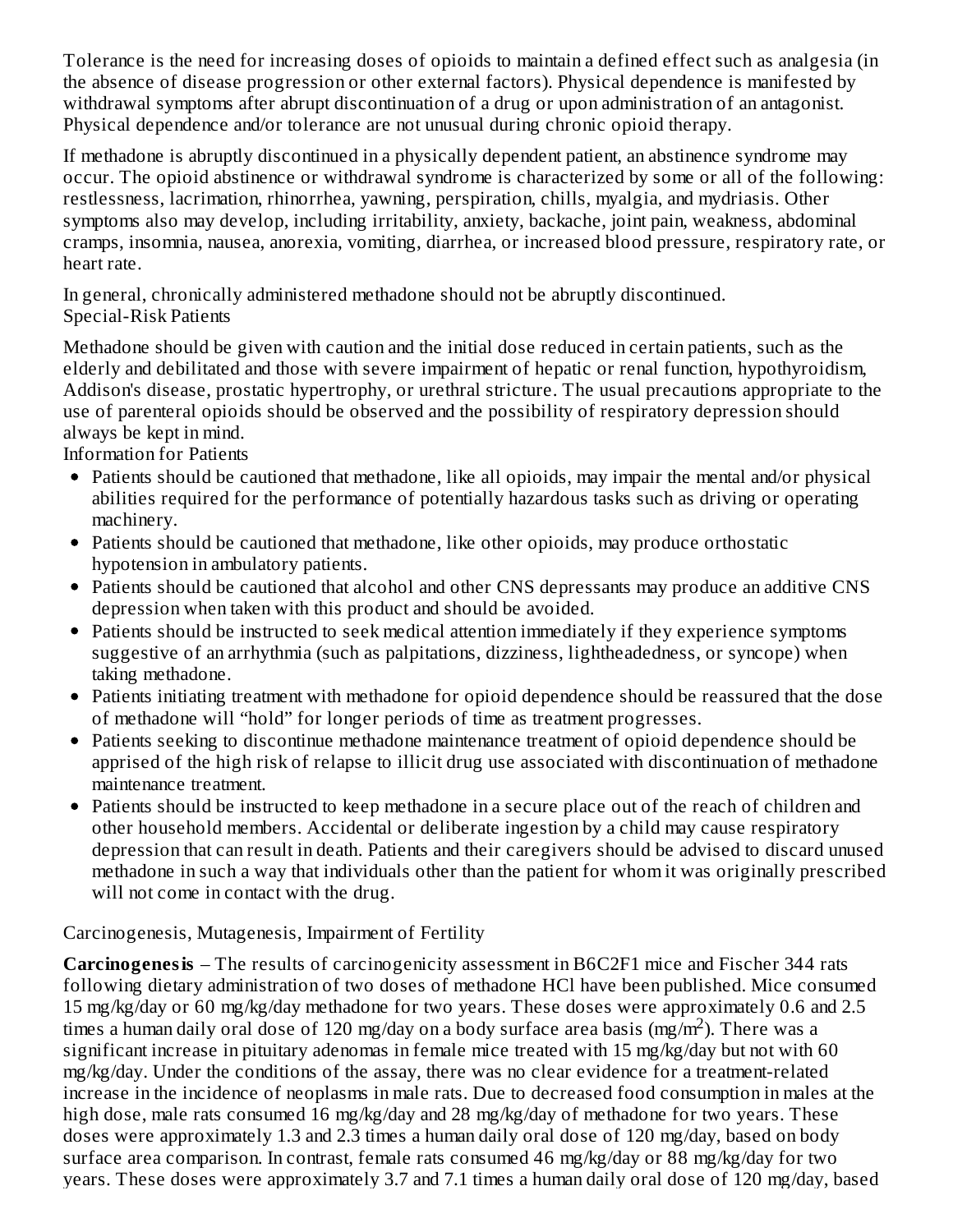years. These doses were approximately 3.7 and 7.1 times a human daily oral dose of 120 mg/day, based on body surface area comparison. Under the conditions of the assay, there was no clear evidence for a treatment-related increase in the incidence of neoplasms in either male or female rats.

**Mutagenesis** – There are several published reports on the potential genetic toxicity of methadone. Methadone tested negative in tests for chromosome breakage and disjunction and sex-linked recessive lethal gene mutations in germ cells of Drosophila using feeding and injection procedures. In contrast, methadone tested positive in the in vivo mouse dominant lethal assay and the in vivo mammalian spermatogonial chromosome aberration test. Additionally, methadone tested positive in the *E. coli* DNA repair system and *Neurospora crassa* and mouse lymphoma forward mutation assays.

**Fertility** – Reproductive function in human males may be decreased by methadone treatment. Reductions in ejaculate volume and seminal vesicle and prostate secretions have been reported in methadone-treated individuals. In addition, reductions in serum testosterone levels and sperm motility, and abnormalities in sperm morphology have been reported. Published animal studies provide additional data indicating that methadone treatment of males can alter reproductive function. Methadone produces a significant regression of sex accessory organs and testes of male mice and rats. Additional data have been published indicating that methadone treatment of male rats (once a day for three consecutive days) increased embryolethality and neonatal mortality. Examination of uterine contents of methadone-naive female mice bred to methadone-treated mice indicated that methadone treatment produced an increase in the rate of preimplantation deaths in all post-meiotic states. Pregnancy

**Teratogenic Effects.** *Pregnancy Category C* – There are no controlled studies of methadone use in pregnant women that can be used to establish safety. However, an expert review of published data on experiences with methadone use during pregnancy by the Teratogen Information System (TERIS) concluded that maternal use of methadone during pregnancy as part of a supervised, therapeutic regimen is unlikely to pose a substantial teratogenic risk (quantity and quality of data assessed as "limited to fair"). However, the data are insufficient to state that there is no risk (TERIS, last reviewed October, 2002). Pregnant women involved in methadone maintenance programs have been reported to have significantly improved prenatal care leading to significantly reduced incidence of obstetric and fetal complications and neonatal morbidity and mortality when compared to women using illicit drugs. Several factors complicate the interpretation of investigations of the children of women who take methadone during pregnancy. These include the maternal use of illicit drugs, other maternal factors such as nutrition, infection, and psychosocial circumstances, limited information regarding dose and duration of methadone use during pregnancy, and the fact that most maternal exposure appears to occur after the first trimester of pregnancy. In addition, reported studies generally compare the benefit of methadone to the risk of untreated addiction to illicit drugs; the relevance of these findings to pain patients prescribed methadone during pregnancy is unclear.

Methadone has been detected in amniotic fluid and cord plasma at concentrations proportional to maternal plasma and in newborn urine at lower concentrations than corresponding maternal urine.

A retrospective series of 101 pregnant, opiate-dependent women who underwent inpatient opiate detoxification with methadone did not demonstrate any increased risk of miscarriage in the 2nd trimester or premature delivery in the 3rd trimester.

Several studies have suggested that infants born to narcotic-addicted women treated with methadone during all or part of pregnancy have been found to have decreased fetal growth with reduced birth weight, length, and/or head circumference compared to controls. This growth deficit does not appear to persist into later childhood. However, children born to women treated with methadone during pregnancy have been shown to demonstrate mild but persistent deficits in performance on psychometric and behavioral tests.

Additional information on the potential risks of methadone may be derived from animal data. Methadone does not appear to be teratogenic in the rat or rabbit models. However, following large doses, methadone produced teratogenic effects in the guinea pig, hamster and mouse. One published study in pregnant hamsters indicated that a single subcutaneous dose of methadone ranging from 31 to 185 mg/kg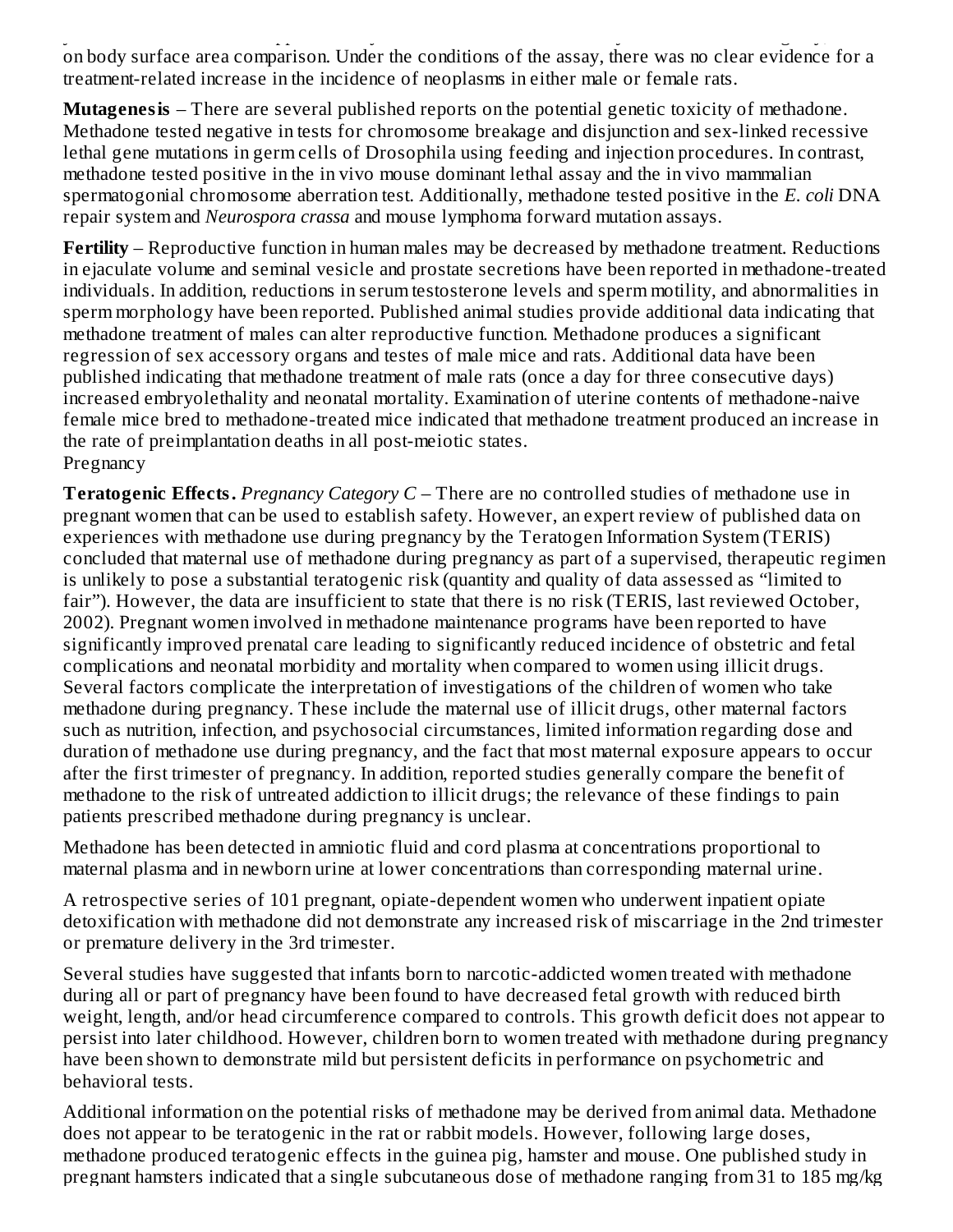(the 31 mg/kg dose is approximately 2 times a human daily oral dose of 120 mg/day on a mg/m<sup>2</sup> basis) on day 8 of gestation resulted in a decrease in the number of fetuses per litter and an increase in the percentage of fetuses exhibiting congenital malformations described as exencephaly, cranioschisis, and "various other lesions". The majority of the doses tested also resulted in maternal death. In another study, a single subcutaneous dose of 22 to 24 mg/kg methadone (estimated exposure was approximately equivalent to a human daily oral dose of 120 mg/day on a mg/m<sup>2</sup> basis) administered on day 9 of gestation in mice also produced exencephaly in 11% of the embryos. However, no effects were reported in rats and rabbits at oral doses up to 40 mg/kg (estimated exposure was approximately 3 and 6 times, respectively, a human daily oral dose of 120 mg/day on a mg/m<sup>2</sup> basis) administered during days 6 to 15 and 6 to 18, respectively.

**Nonteratogenetic Effects –** Babies born to mothers who have been taking opioids regularly prior to delivery may be physically dependent. Onset of withdrawal symptoms in infants is usually in the first days after birth. Withdrawal signs in the newborn include irritability and excessive crying, tremors, hyperactive reflexes, increased respiratory rate, increased stools, sneezing, yawning, vomiting, and fever. The intensity of the syndrome does not always correlate with the maternal dose or the duration of maternal exposure. The duration of the withdrawal signs may vary from a few days to weeks or even months. There is no consensus on the appropriate management of infant withdrawal.

There are conflicting reports on whether SIDS occurs with an increased incidence in infants born to women treated with methadone during pregnancy.

Abnormal fetal nonstress tests (NSTs) have been reported to occur more frequently when the test is performed 1 to 2 hours after a maintenance dose of methadone in late pregnancy compared to controls.

Published animal data have reported increased neonatal mortality in the offspring of male rodents that were treated with methadone prior to mating. In these studies, the female rodents were not treated with methadone, indicating paternally-mediated developmental toxicity. Specifically, methadone administered to the male rat prior to mating with methadone-naive females resulted in decreased weight gain in progeny after weaning. The male progeny demonstrated reduced thymus weights, whereas the female progeny demonstrated increased adrenal weights. Further, behavioral testing of these male and female progeny revealed significant differences in behavioral tests compared to control animals, suggesting that paternal methadone exposure can produce physiological and behavioral changes in progeny in this model. Other animal studies have reported that perinatal exposure to opioids including methadone alters neuronal development and behavior in the offspring. Perinatal methadone exposure in rats has been linked to alterations in learning ability, motor activity, thermal regulation, nociceptive responses and sensitivity to drugs. Additional animal data demonstrates evidence for neurochemical changes in the brains of methadone-treated offspring, including changes to the cholinergic, dopaminergic, noradrenergic and serotonergic systems. Additional studies demonstrated that methadone treatment of male rats for 21 to 32 days prior to mating with methadone-naive females did not produce any adverse effects, suggesting that prolonged methadone treatment of the male rat resulted in tolerance to the developmental toxicities noted in the progeny. Mechanistic studies in this rat model suggest that the developmental effects of "paternal" methadone on the progeny appear to be due to decreased testosterone production. These animal data mirror the reported clinical findings of decreased testosterone levels in human males on methadone maintenance therapy for opioid addiction and in males receiving chronic intraspinal opioids.

**Clinical Pharmacology for Pregnancy –** Pregnant women appear to have significantly lower trough plasma methadone concentrations, increased plasma methadone clearance, and shorter methadone halflife than after delivery. Dosage adjustment using higher doses or administering the daily dose in divided doses may be necessary in pregnant women treated with methadone (*see* **CLINICAL PHARMACOLOGY** *and* **DOSAGE AND ADMINISTRATION**).

**Methadone should be us ed during pregnancy only if the potential benefit justifies the potential risk to the fetus.**

Labor and Delivery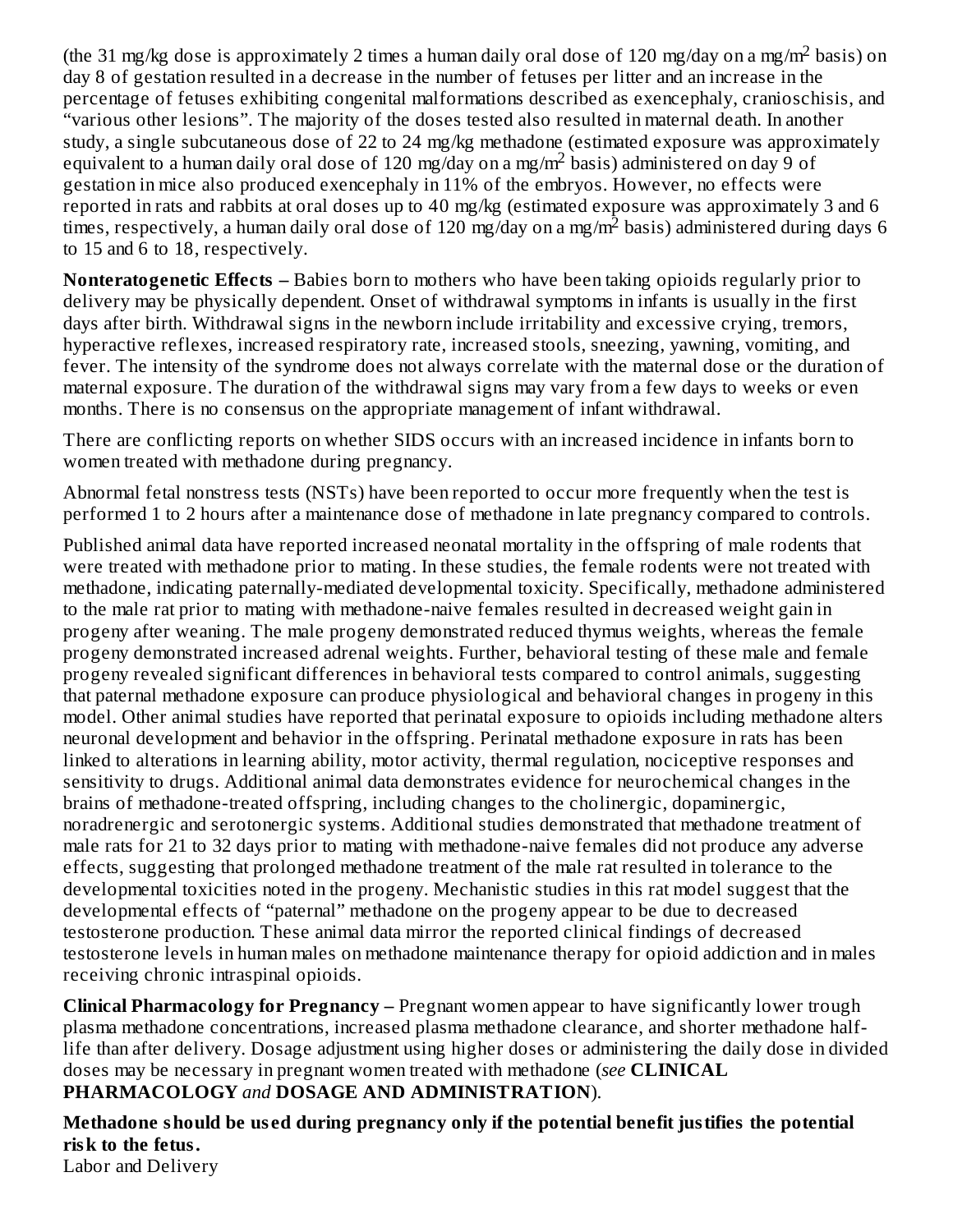As with all opioids, administration of this product to the mother shortly before delivery may result in some degree of respiratory depression in the newborn, especially if higher doses are used. Methadone is not recommended for obstetric analgesia because its long duration of action increases the probability of respiratory depression in the newborn. Narcotics with mixed agonist-antagonist properties should not be used for pain control during labor in patients chronically treated with methadone as they may precipitate acute withdrawal.

Nursing Mothers

Methadone is secreted into human milk. The safety of breast-feeding while taking oral methadone is controversial. At maternal oral doses of 10 to 80 mg/day, methadone concentrations from 50 to 570 mcg/L in milk have been reported, which, in the majority of samples, were lower than maternal serum drug concentrations at steady state. Peak methadone levels in milk occur approximately 4 to 5 hours after an oral dose. Based on an average milk consumption of 150 mL/kg/day, an infant would consume approximately 17.4 mcg/kg/day which is approximately 2 to 3% of the oral maternal dose. Methadone has been detected in very low plasma concentrations in some infants whose mothers were taking methadone. Women on high-dose methadone maintenance, who are already breast-feeding, should be counseled to wean breast-feeding gradually in order to prevent neonatal abstinence syndrome.

Methadone-treated mothers considering nursing an opioid-naive infant should be counseled regarding the presence of methadone in breast milk.

Because of the potential for serious adverse reactions in nursing infants from methadone, a decision should be made whether to discontinue nursing or to discontinue the drug, taking into account the importance of the drug to the mother. In patients being treated for opioid dependence, this should include weighing the risk of methadone against the risk of maternal illicit drug use. Pediatric Use

Safety and effectiveness in pediatric patients below the age of 18 years have not been established.

Accidental or deliberate ingestion by a child may cause respiratory depression that can result in death. Patients and caregivers should be instructed to keep methadone in a secure place out of the reach of children and to discard unused methadone in such a way that individuals other than the patient for whom it was originally prescribed will not come in contact with the drug. Geriatric Use

Clinical studies of methadone did not include sufficient numbers of subjects aged 65 and over to determine whether they respond differently compared to younger subjects. Other reported clinical experience has not identified differences in responses between elderly and younger patients. In general, dose selection for elderly patients should be cautious, usually starting at the low end of the dosing range, reflecting the greater frequency of decreased hepatic, renal, or cardiac function and of concomitant disease or other drug therapy. Renal Impairment

The use of methadone has not been extensively evaluated in patients with renal insufficiency.

Hepatic Impairment

The use of methadone has not been extensively evaluated in patients with hepatic insufficiency. Methadone is metabolized in the liver and patients with liver impairment may be at risk of accumulating methadone after multiple dosing. Gender

The use of methadone has not been evaluated for gender specificity.

# **ADVERSE REACTIONS**

Heroin Withdrawal

During the induction phase of methadone maintenance treatment, patients are being withdrawn from heroin and may therefore show typical withdrawal symptoms, which should be differentiated from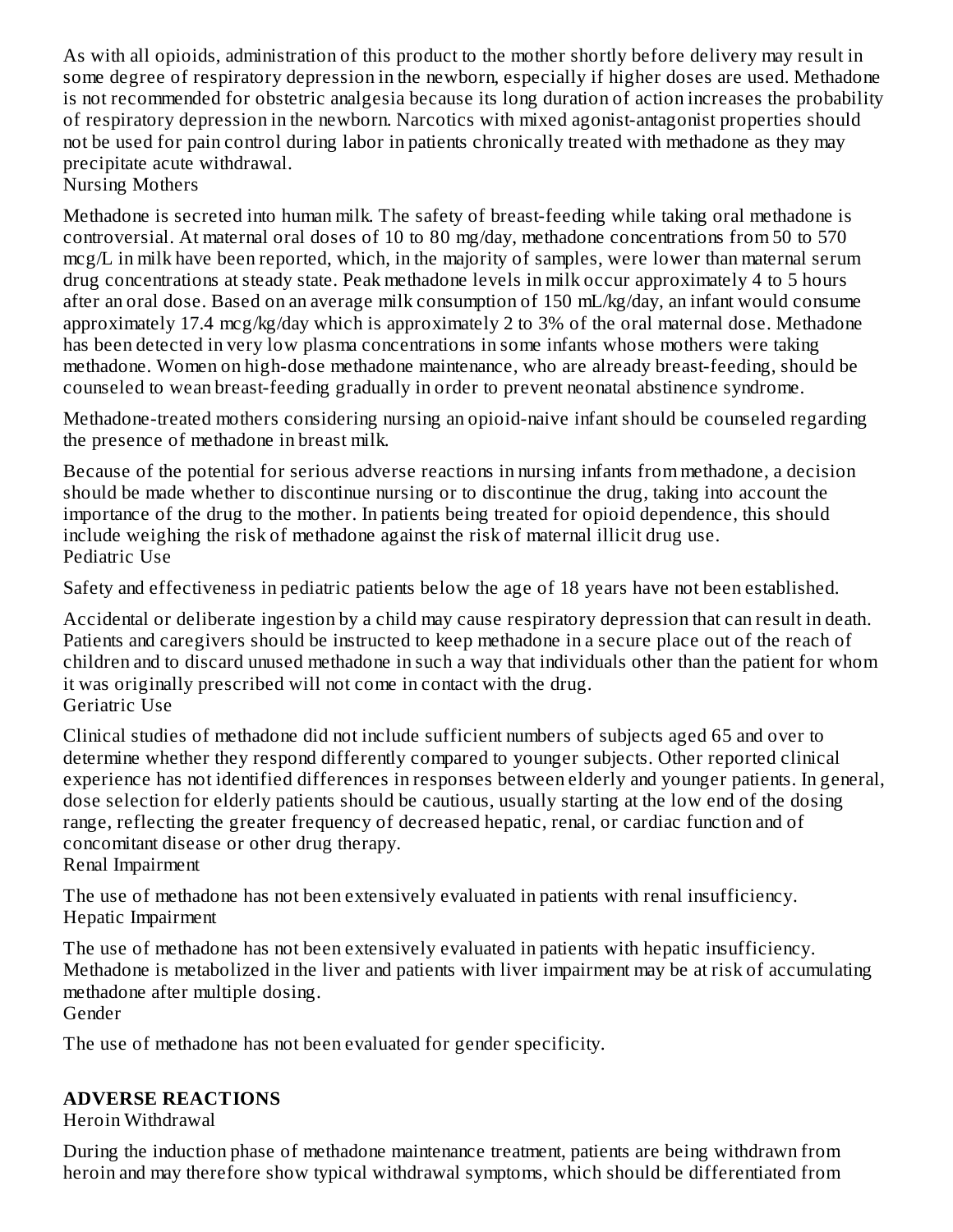methadone-induced side effects. They may exhibit some or all of the following signs and symptoms associated with acute withdrawal from heroin or other opiates: lacrimation, rhinorrhea, sneezing, yawning, excessive perspiration, goose-flesh, fever, chilliness alternating with flushing, restlessness, irritability, weakness, anxiety, depression, dilated pupils, tremors, tachycardia, abdominal cramps, body aches, involuntary twitching and kicking movements, anorexia, nausea, vomiting, diarrhea, intestinal spasms, and weight loss.

Initial Administration

The initial methadone dose should be carefully titrated to the individual. Too rapid titration for the patient's sensitivity is more likely to produce adverse effects.

#### **The major hazards of methadone are respiratory depression and, to a less er degree, systemic hypotension. Respiratory arrest, shock, cardiac arrest, and death have occurred.**

The most frequently observed adverse reactions include lightheadedness, dizziness, sedation, nausea, vomiting, and sweating. These effects seem to be more prominent in ambulatory patients and in those who are not suffering severe pain. In such individuals, lower doses are advisable.

Other adverse reactions include the following:

**Body as a Whole –** asthenia (weakness), edema, headache

**Cardiovas cular –** arrhythmias, bigeminal rhythms, bradycardia, cardiomyopathy, ECG abnormalities, extrasystoles, flushing, heart failure, hypotension, palpitations, phlebitis, QT interval prolongation, syncope, T-wave inversion, tachycardia, torsade de pointes, ventricular fibrillation, ventricular tachycardia

**Digestive –** abdominal pain, anorexia, biliary tract spasm, constipation, dry mouth, glossitis

**Hematologic and Lymphatic –** reversible thrombocytopenia has been described in opioid addicts with chronic hepatitis

**Metabolic and Nutritional –** hypokalemia, hypomagnesemia, weight gain

**Nervous –** agitation, confusion, disorientation, dysphoria, euphoria, insomnia, seizures

**Respiratory –** pulmonary edema, respiratory depression

**Skin and Appendages –** pruritis, urticaria, other skin rashes, and rarely, hemorrhagic urticaria

**Special Sens es –** hallucinations, visual disturbances

**Urogenital –** amenorrhea, antidiuretic effect, reduced libido and/or potency, urinary retention or hesitancy

**Maintenance on a Stabilized Dos e –** During prolonged administration of methadone, as in a methadone maintenance treatment program, there is usually a gradual, yet progressive, disappearance of side effects over a period of several weeks. However, constipation and sweating often persist.

# **DRUG ABUSE AND DEPENDENCE**

**Methadone contains methadone, a mu-agonist opioid with an abus e liability similar to other opioid agonists and is a Schedule II controlled substance. Methadone and other opioids us ed in analgesia have the potential for being abus ed and are subject to criminal diversion.** Abuse

Drug addiction is characterized by compulsive use, use for non-medical purposes, and continued use despite harm or risk of harm. Drug addiction is a treatable disease, utilizing a multi-disciplinary approach, but relapse is common.

"Drug-seeking" behavior is very common in addicts and drug abusers. Drug-seeking tactics include emergency calls or visits near the end of office hours, refusal to undergo appropriate examination,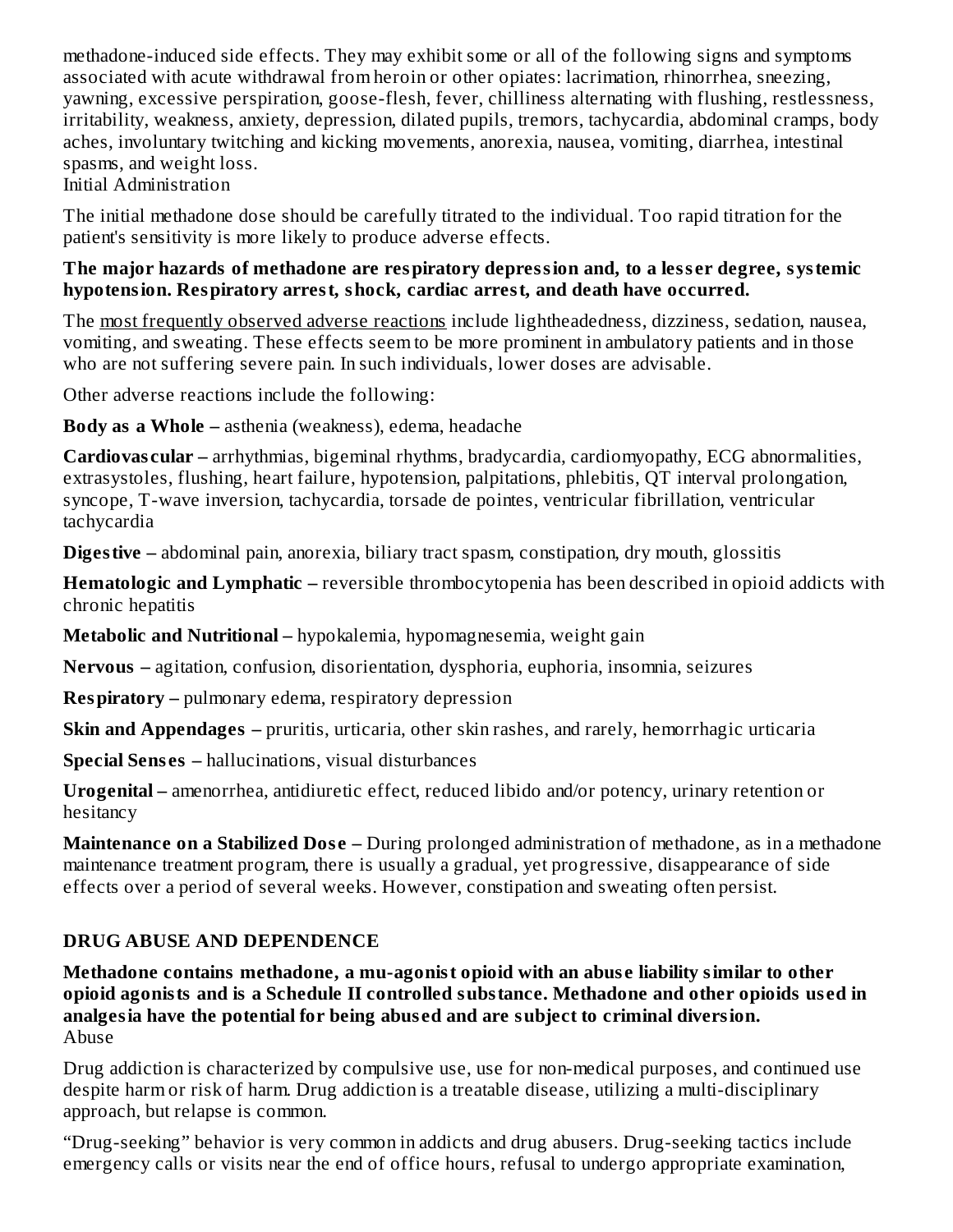testing or referral, repeated claims of lost prescriptions, tampering with prescriptions and reluctance to provide prior medical records or contact information for other treating physician(s). "Doctor shopping" (visiting multiple prescribers) to obtain additional prescriptions is common among drug abusers and people suffering from untreated addiction. However, it should be important to note that preoccupation with achieving adequate pain relief can be appropriate behavior in a patient with poor pain control. Physical Dependence and Tolerance

Abuse and addiction are separate and distinct from physical dependence and tolerance. Physicians should be aware that addiction may not be accompanied by concurrent tolerance and symptoms of physical dependence in all addicts. In addition, abuse of opioids can occur in the absence of true addiction and is characterized by misuse for non-medical purposes, often in combination with other psychoactive substances. Methadone, like other opioids, has been diverted for non-medical use. Careful record-keeping of prescribing information, including quantity, frequency, and renewal requests is strongly advised.

Proper assessment of the patient, proper prescribing practices, periodic re-evaluation of therapy, and proper dispensing and storage are appropriate measures that help to limit abuse of opioid drugs.

Infants born to mothers physically dependent on opioids may also be physically dependent and may exhibit respiratory difficulties and withdrawal symptoms (*see* **PRECAUTIONS, Pregnancy, Labor and Delivery**).

# **OVERDOSAGE**

# Signs and Symptoms

Serious overdosage of methadone is characterized by respiratory depression (a decrease in respiratory rate and/or tidal volume, Cheyne-Stokes respiration, cyanosis), extreme somnolence progressing to stupor or coma, maximally constricted pupils, skeletal-muscle flaccidity, cold and clammy skin, and sometimes, bradycardia and hypotension. In severe overdosage, particularly by the intravenous route, apnea, circulatory collapse, cardiac arrest, and death may occur. **Treatment** 

Primary attention should be given to the reestablishment of adequate respiratory exchange through provision of a patent airway and institution of assisted or controlled ventilation. If a non-tolerant person, takes a large dose of methadone, effective opioid antagonists are available to counteract the potentially lethal respiratory depression. **The physician must remember, however, that methadone is a longacting depressant (36 to 48 hours), whereas opioid antagonists act for much shorter periods (one to three hours).** The patient must, therefore, be monitored continuously for recurrence of respiratory depression and may need to be treated repeatedly with the narcotic antagonist. If the diagnosis is correct and respiratory depression is due only to overdosage of methadone, the use of other respiratory stimulants is not indicated.

Opioid antagonists should not be administered in the absence of clinically significant respiratory or cardiovascular depression. In an individual physically dependent on opioids, the administration of the usual dose of an opioid antagonist may precipitate an acute withdrawal syndrome. The severity of this syndrome will depend on the degree of physical dependence and the dose of the antagonist administered. If antagonists must be used to treat serious respiratory depression in the physically dependent patient, the antagonist should be administered with extreme care and by titration with smaller than usual doses of the antagonist.

Intravenously administered naloxone or nalmefene may be used to reverse signs of intoxication. Because of the relatively short half-life of naloxone as compared with methadone, repeated injections may be required until the status of the patient remains satisfactory. Naloxone may also be administered by continuous intravenous infusion.

Oxygen, intravenous fluids, vasopressors, and other supportive measures should be employed as indicated.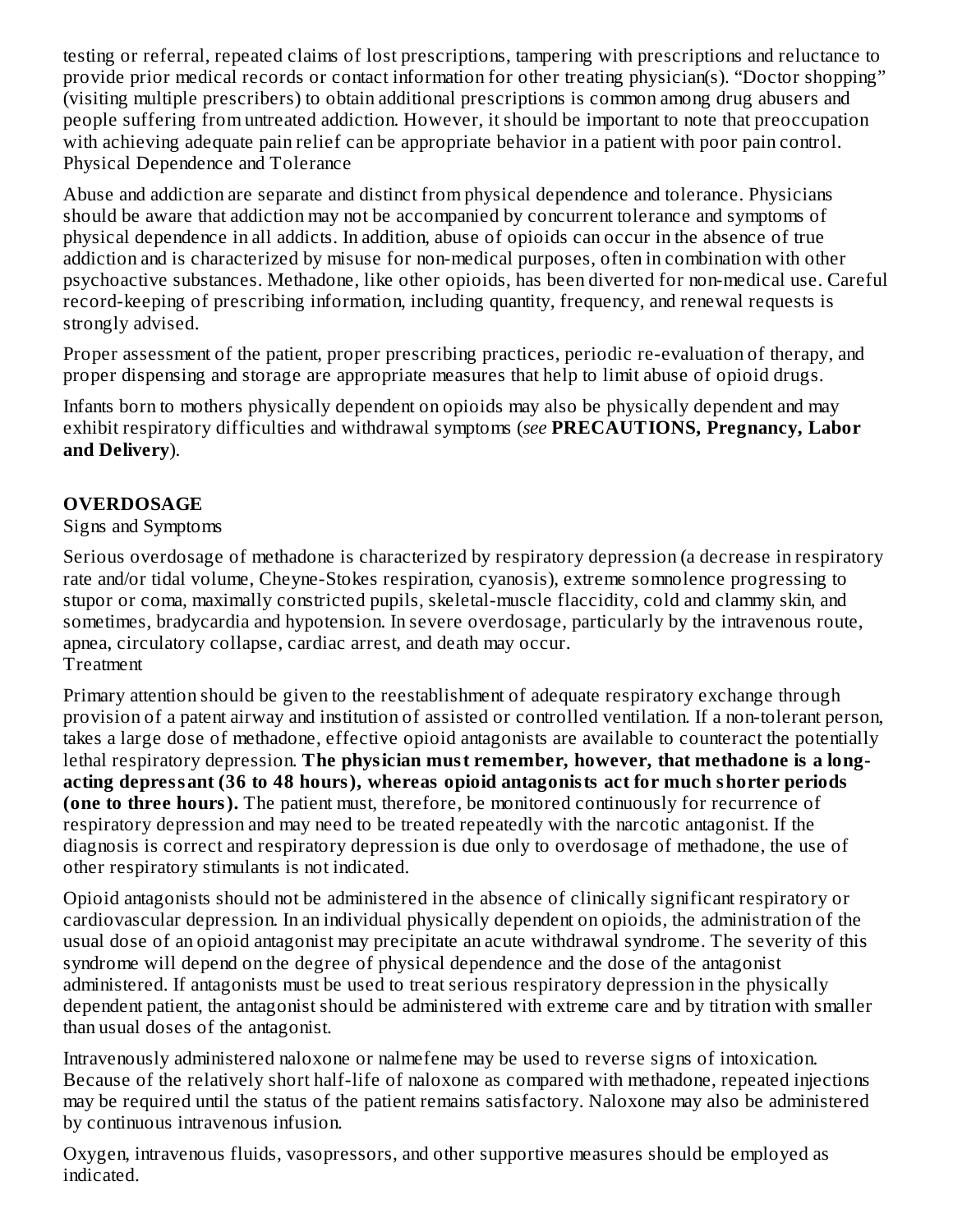# **DOSAGE AND ADMINISTRATION**

Methadone differs from many other opioid agonists in several important ways. Methadone's pharmacokinetic properties, coupled with high interpatient variability in its absorption, metabolism, and relative analgesic potency, necessitate a cautious and highly individualized approach to prescribing. **Particular vigilance is necessary during treatment initiation, during conversion from one opioid to another, and during dos e titration.**

While methadone's duration of analgesic action (typically 4 to 8 hours) in the setting of single-dose studies approximates that of morphine, methadone's plasma elimination half-life is substantially longer than that of morphine (typically 8 to 59 hours vs. 1 to 5 hours). **Methadone's peak respiratory depressant effects typically occur later, and persist longer than its peak analgesic effects.** Also, with repeated dosing, methadone may be retained in the liver and then slowly released, prolonging the duration of action despite low plasma concentrations. For these reasons, steady-state plasma concentrations, and full analgesic effects, are usually not attained until 3 to 5 days of dosing. Additionally, incomplete cross-tolerance between mu-opioid agonists makes determination of dosing during opioid conversion complex.

The complexities associated with methadone dosing can contribute to cases of iatrogenic overdose, particularly during treatment initiation and dose titration. **A high degree of "opioid tolerance" does not eliminate the possibility of methadone overdos e, iatrogenic or otherwis e. Deaths have been reported during conversion to methadone from chronic, high-dos e treatment with other opioid agonists and during initiation of methadone treatment of addiction in subjects previously abusing high dos es of other agonists.**

Treatment of Pain

Optimal methadone initiation and dose titration strategies for the treatment of pain have not been determined. Published equianalgesic conversion ratios between methadone and other opioids are imprecise, providing at best, only population averages that cannot be applied consistently to all patients. It should be noted that many commonly cited equianalgesia tables only present relative analgesic potencies of single opioid doses in non-tolerant patients, thus greatly underestimating methadone's analgesic potency, and its potential for adverse effects in repeated-dose settings. Regardless of the dose determination strategy employed, methadone is most safely initiated and titrated using small initial doses and gradual dose adjustments.

As with all opioid drugs, it is necessary to adjust the dosing regimen for each patient individually, taking into account the patient's prior analgesic treatment experience. The following dosing recommendations should only be considered as suggested approaches to what is actually a series of clinical decisions over time in the management of the pain of each individual patient. Prescribers should always follow appropriate pain management principles of careful assessment and ongoing monitoring.

In the selection of an initial dose of methadone hydrochloride tablets, attention should be given to the following:

- 1. The total daily dose, potency and specific characteristics of the opioid the patient had been taking previously, if any;
- 2. The relative potency estimate used to calculate an equianalgesic starting methadone dose, in particular, whether it is intended for use in acute or chronic methadone dosing;
- 3. The patient's degree of opioid tolerance;
- 4. The age, general condition and medical status of the patient;
- 5. Concurrent medications, particularly other CNS and respiratory depressants;
- 6. The type, severity and expected duration of the patient's pain;
- 7. The acceptable balance between pain control and adverse side effects.

Initiation of Therapy in Opioid Non-Tolerant Patients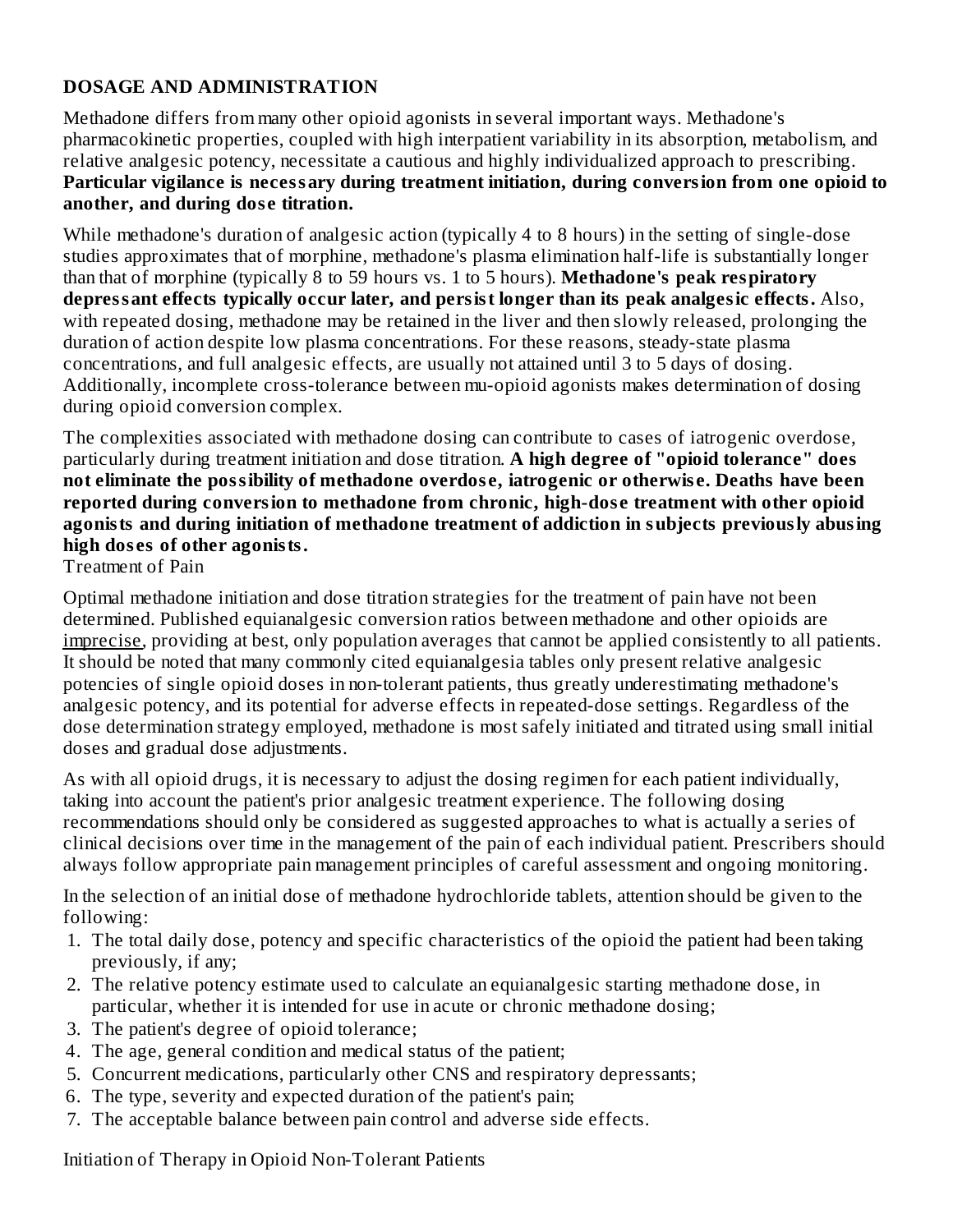When oral methadone is used as the first analgesic in patients who are not already being treated with, and tolerant to, opioids, the usual oral methadone starting dose is 2.5 mg to 10 mg every 8 to 12 hours, slowly titrated to effect. More frequent administration may be required during methadone initiation in order to maintain adequate analgesia, and extreme caution is necessary to avoid overdosage, taking into account methadone's long elimination half-life.

Conversion from Parenteral Methadone to Oral Methadone

Conversion from parenteral methadone to oral methadone should initially use a 1:2 dose ratio (e.g., 5 mg parenteral methadone to 10 mg oral methadone).

Switching Patients to Methadone from other Chronic Opioids

Switching a patient from another chronically administered opioid to methadone requires caution due to the uncertainty of dose conversion ratios and incomplete cross-tolerance. **Deaths have occurred in opioid tolerant patients during conversion to methadone.**

Conversion ratios in many commonly used equianalgesic dosing tables do not apply in the setting of repeated methadone dosing. Although with single-dose administration the onset and duration of analgesic action, as well as the analgesic potency of methadone and morphine, are similar methadone's potency increases over time with repeated dosing. Furthermore, the conversion ratio between methadone and other opiates varies dramatically depending on baseline opiate (morphine equivalent) use as shown in the table below.

The dose conversion scheme below is derived from various consensus guidelines for converting chronic pain patients to methadone from morphine. Clinicians should consult published conversion guidelines to determine the equivalent morphine dose for patients converting from other opioids.

|                                  | <b>Estimated Daily Oral</b> |
|----------------------------------|-----------------------------|
| <b>Total Daily Baseline Oral</b> | Methadone Requirement as    |
| Morphine Dose                    | Percent of Total Daily      |
|                                  | Morphine Dose               |
| less than $100$ mg               | 20% to 30%                  |
| 100 to 300 mg                    | 10% to 20%                  |
| 300 to 600 mg                    | 8% to 12%                   |
| 600 mg to 1000 mg                | 5% to 10%                   |
| greater than 1000 mg             | less than $5\%$             |

#### **Table 1. Oral Morphine to Oral Methadone Conversion for Chronic Administration**

The total daily methadone dose derived from the table above may then be divided to reflect the intended dosing schedule (i.e., for administration every 8 hours, divide total daily methadone dose by 3).

**Note –** Equianalgesic methadone dosing varies not only between patients, but also within the same patient, depending on baseline morphine (or other opioid) dose. **Table 1** has been included in order to illustrate this concept and to provide a safe starting point for opioid conversion. Methadone dosing should not be based solely on these tables. Methadone conversion and dose titration methods should always be individualized to account for the patient's prior opioid exposure, general medical condition, concomitant medication, and anticipated breakthrough medication use. The endpoint of titration is achievement of adequate pain relief, balanced against tolerability of opioid side effects. If a patient develops intolerable opioid related side effects, the methadone dose, or dosing interval, may need to be adjusted.

Dosage Adjustment During Pregnancy

Methadone clearance may be increased during pregnancy. Several small studies have demonstrated significantly lower trough methadone plasma concentrations and shorter methadone half-lives in women during their pregnancy compared to after their delivery. During pregnancy a woman's methadone dose may need to be increased, or their dosing interval decreased. Methadone should be used in pregnancy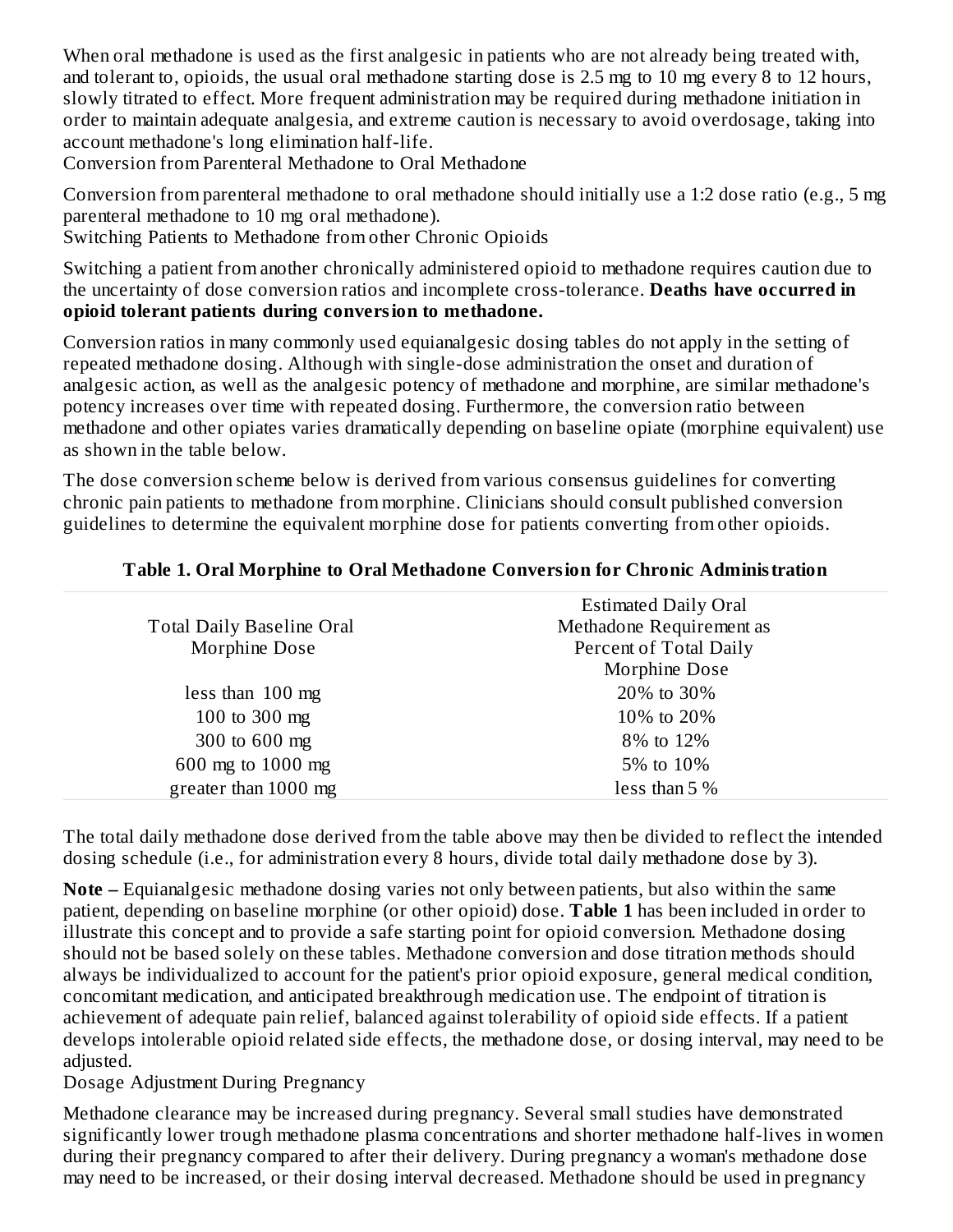For detoxification and maintenance of opiate dependence methadone should be administered in accordance with the treatment standards cited in 42 CFR Section 8.12, including limitations on unsupervised administration.

#### Induction/Initial Dosing

The initial methadone dose should be administered, under supervision, when there are no signs of sedation or intoxication, and the patient shows symptoms of withdrawal. Initially, a single dose of 20 to 30 mg of methadone will often be sufficient to suppress withdrawal symptoms. The initial dose should not exceed 30 mg. If same-day dosing adjustments are to be made, the patient should be asked to wait 2 to 4 hours for further evaluation, when peak levels have been reached. An additional 5 to 10 mg of methadone may be provided if withdrawal symptoms have not been suppressed or if symptoms reappear. The total daily dose of methadone on the first day of treatment should not ordinarily exceed 40 mg. Dose adjustments should be made over the first week of treatment based on control of withdrawal symptoms at the time of expected peak activity (e.g., 2 to 4 hours after dosing). Dose adjustment should be cautious; deaths have occurred in early treatment due to the cumulative effects of the first several days' dosing. Patients should be reminded that the dose will "hold" for a longer period of time as tissue stores of methadone accumulate.

Initial doses should be lower for patients whose tolerance is expected to be low at treatment entry. Loss of tolerance should be considered in any patient who has not taken opioids for more than 5 days. Initial doses should not be determined by previous treatment episodes or dollars spent per day on illicit drug use.

For Short-Term Detoxification

For patients preferring a brief course of stabilization followed by a period of medically supervised withdrawal, it is generally recommended that the patient be titrated to a total daily dose of about 40 mg in divided doses to achieve an adequate stabilizing level. Stabilization can be continued for 2 to 3 days, after which the dose of methadone should be gradually decreased. The rate at which methadone is decreased should be determined separately for each patient.

The dose of methadone can be decreased on a daily basis or at 2-day intervals, but the amount of intake should remain sufficient to keep withdrawal symptoms at a tolerable level. In hospitalized patients, a daily reduction of 20% of the total daily dose may be tolerated. In ambulatory patients, a somewhat slower schedule may be needed.

For Maintenance Treatment

Patients in maintenance treatment should be titrated to a dose at which opioid symptoms are prevented for 24 hours, drug hunger or craving is reduced, the euphoric effects of self-administered opioids are blocked or attenuated, and the patient is tolerant to the sedative effects of methadone. Most commonly, clinical stability is achieved at doses between 80 to 120 mg/day.

For Medically Supervised Withdrawal After a Period of Maintenance Treatment

There is considerable variability in the appropriate rate of methadone taper in patients choosing medically supervised withdrawal from methadone treatment. It is generally suggested that dose reductions should be less than 10% of the established tolerance or maintenance dose, and that 10 to 14 day intervals should elapse between dose reductions. Patients should be apprised of the high risk of relapse to illicit drug use associated with discontinuation of methadone maintenance treatment.

#### **HOW SUPPLIED**

Each 5 mg Methadone Hydrochloride Tablet USP contains 5 mg methadone hydrochloride USP. It is available as a white to off-white, modified rectangle shaped convex tablet, one side debossed with a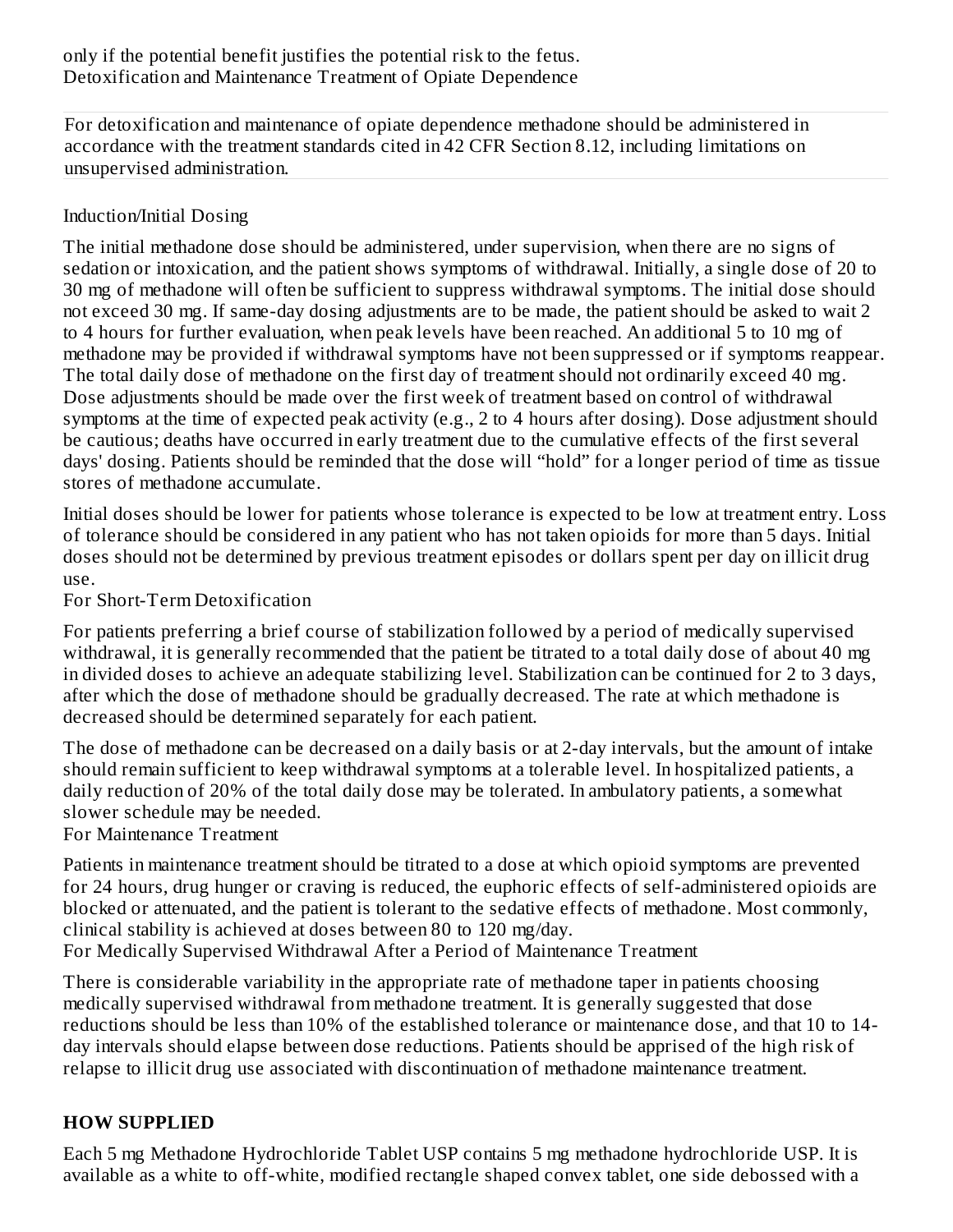score between "57" and "55";  $\overline{M}$  on the other side.

| <b>Bottles of</b> | NDC 54868- |
|-------------------|------------|
| 30                | 5701-3     |
| Bottles of        | NDC 54868- |
| 60                | 5701-0     |
| Bottles of        | NDC 54868- |
| 90                | 5701-1     |
| Bottles of        | NDC 54868- |
| 120               | 5701-2     |

Each 10 mg Methadone Hydrochloride Tablet USP contains 10 mg methadone hydrochloride USP. It is available as a white to off-white, modified rectangle shaped convex tablet, one side debossed with a score between "57" and "71";

M

on the other side.

| Bottles of | NDC 54868-        |
|------------|-------------------|
| 30         | 4948-5            |
| Bottles of | NDC 54868-        |
| 50         | 4948-3            |
| Bottles of | NDC 54868-        |
| 60         | 4948-0            |
| Bottles of | NDC 54868-        |
| 90         | 4948-6            |
| Bottles of | NDC 54868-        |
| 100        | 4948-1            |
| Bottles of | <b>NDC 54868-</b> |
| 120        | 4948-2            |
| Bottles of | NDC 54868-        |
| 150        | 4948-7            |
| Bottles of | <b>NDC 54868-</b> |
| 300        | 4948-4            |

Dispense in a tight, light-resistant container (as defined in USP) with a child-resistant closure.

Store at 20° to 25°C (68° to 77°F) [see USP Controlled Room Temperature].

 $M$  is a trademark of Mallinckrodt Inc.

# **COVIDIEN™**

#### **Mallinckrodt**

Mallinckrodt Inc., Hazelwood, MO 63042 USA. Rev 011309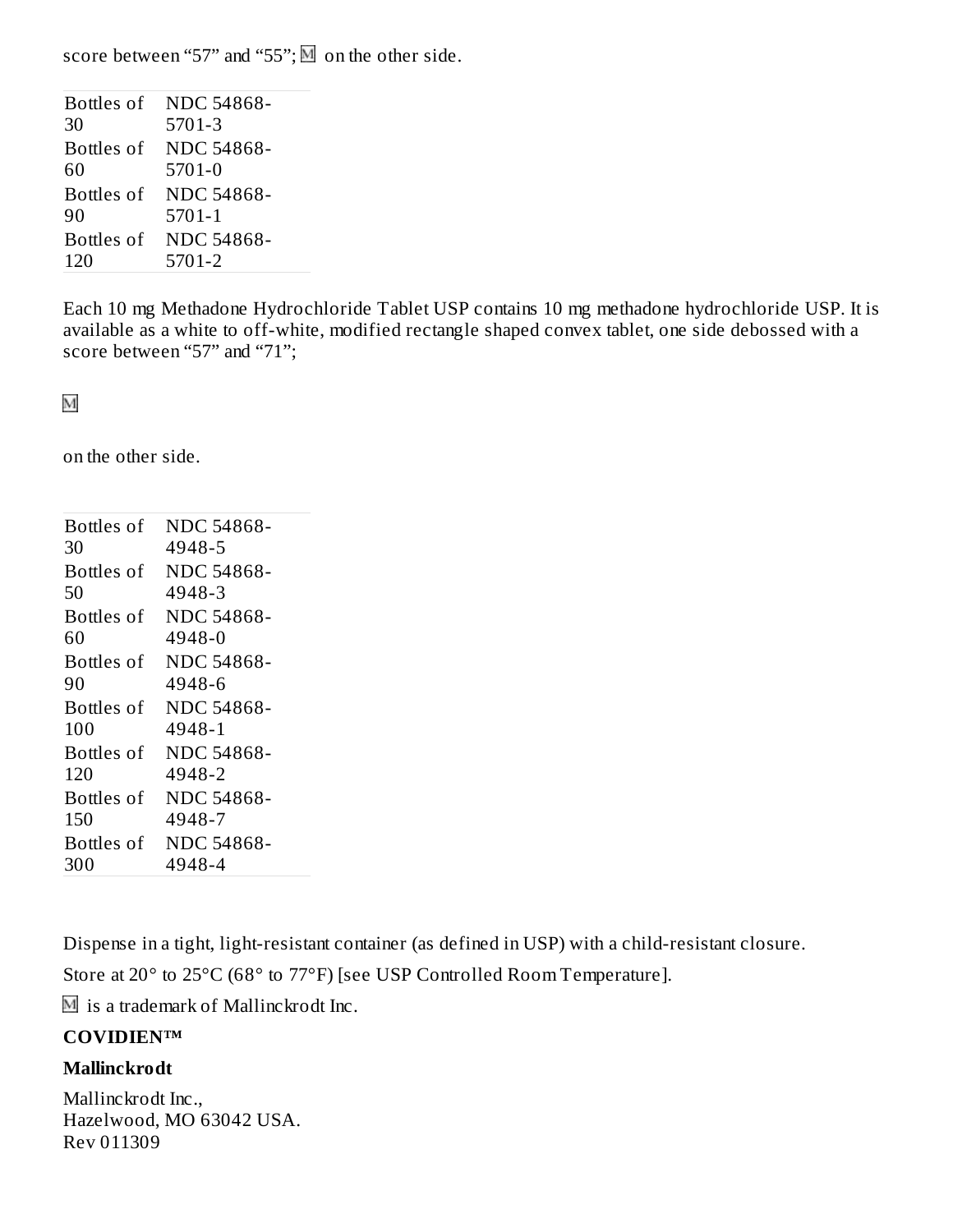Repackaging and Relabeling by: Physicians Total Care, Inc. Tulsa, OK 74146

**CII**

**Patient Information**

#### **METHADONE HYDROCHLORIDE TABLETS USP**

**5 mg, 10 mg**

#### **WARNINGS:**

**Keep methadone hydrochloride tablets out of the reach of children. Accidental overdos e by a child is a medical emergency and can result in death. If a child accidentally takes methadone hydrochloride tablets, get emergency help right away.**

Do not take a higher dose of methadone hydrochloride tablets or take it more often than prescribed. This can lead to an overdose and possible death.

Read the Patient Information that comes with methadone hydrochloride tablets before you take it and each time you get a new prescription. There may be new information. This leaflet does not take the place of talking with your doctor about your medical condition or your treatment. Share the important information in this leaflet with members of your household.

#### **What is the Most Important Information I Should Know About Methadone Hydrochloride Tablets?**

- **Methadone hydrochloride tablets can caus e life-threatening breathing problems** which can lead to death. These problems are more likely to happen when methadone hydrochloride tablets are first started or in someone who is not already taking other narcotic (opioid) pain medicines.
- **Breathing problems from methadone hydrochloride tablets may not happen right away after taking a dos e. Sometimes breathing problems will happen a while after you take a dos e, even after pain has returned. It is very important that you take methadone hydrochloride tablets exactly as your doctor has pres cribed. Talk to your doctor about your pain. Your doctor can decide if your methadone hydrochloride tablets dos e needs to be changed.**
- **Methadone hydrochloride tablets can caus e life-threatening heartbeat problems that can lead to death.** Most heartbeat problems have happened in people using large doses of methadone hydrochloride tablets for pain treatment. Some heartbeat problems have happened in people using smaller doses of methadone hydrochloride tablets for treatment of narcotic drug addiction.

#### **What are Methadone Hydrochloride Tablets?**

Methadone hydrochloride tablets are a prescription medicine that contains methadone, which is a narcotic pain medicine similar to morphine. **Methadone hydrochloride tablets are a federally controlled substance (CII) becaus e it is a strong opioid pain medicine that can be abus ed by people who abus e pres cription medicines or street drugs.**

**Prevent theft and misus e. Keep your methadone hydrochloride tablets in a safe place** to protect them from theft. Never give methadone hydrochloride tablets to anyone else even if they have the same symptoms you have. It may harm them and even cause death. **Selling or giving away this medicine is dangerous and against the law.**

#### **Methadone hydrochloride tablets are us ed:**

1. to treat moderate to severe pain in people that do not respond to non-narcotic pain medicines;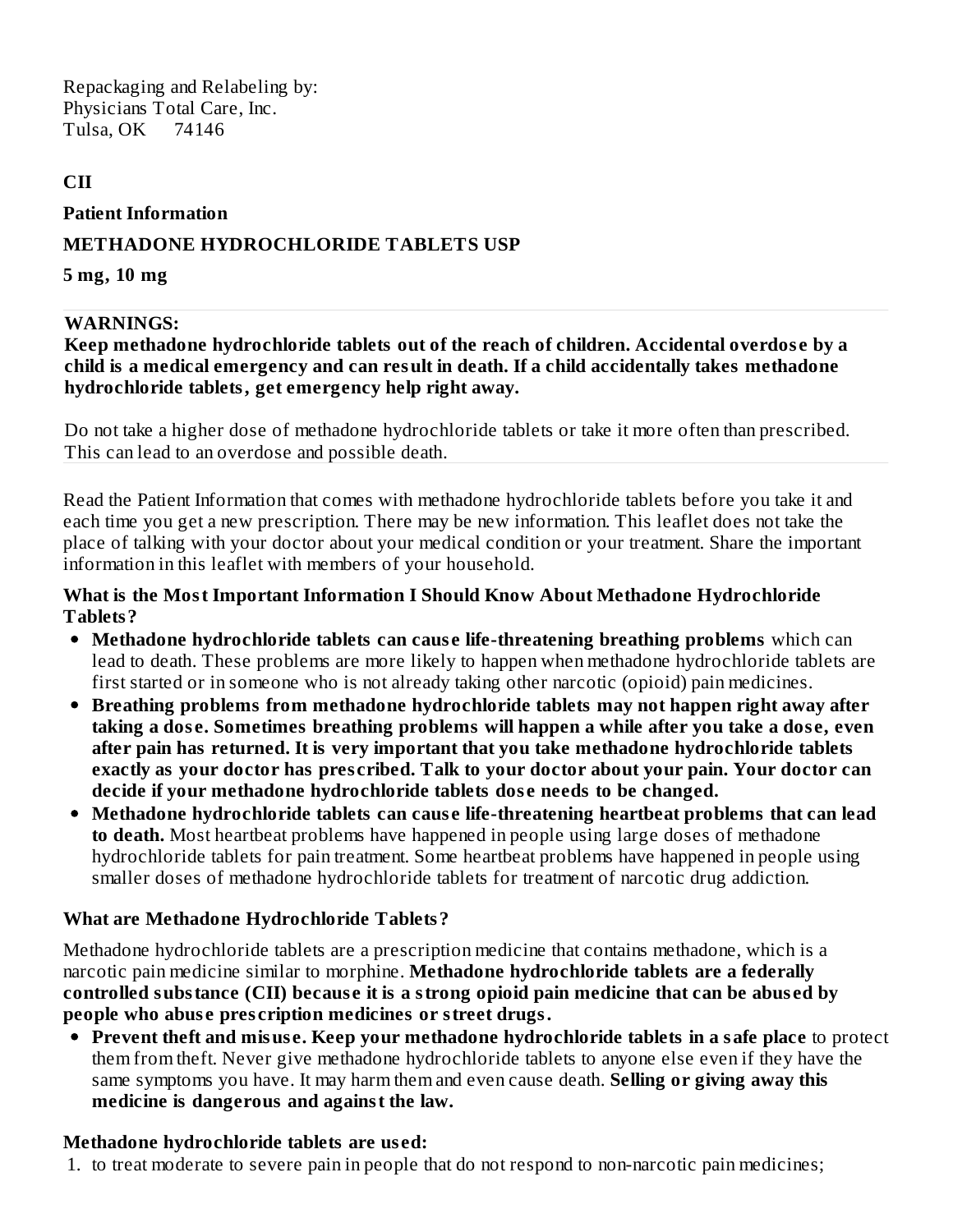- 2. to control withdrawal symptoms in patients being treated for narcotic drug addiction;
- 3. for maintenance treatment of narcotic drug addiction along with other social and medical services. Stopping maintenance treatment of narcotic drug addiction with methadone hydrochloride tablets may result in a return to narcotic drug use.

# **Who Should Not Take Methadone Hydrochloride Tablets?**

# **Do not take methadone hydrochloride tablets if you:**

- have severe asthma or severe lung problems.
- have a blockage or obstruction in your intestines.
- are allergic to methadone or anything else in methadone hydrochloride tablets. See the end of this leaflet for a complete list of ingredients.

# **What Should I Tell my Doctor Before I Start Taking Methadone Hydrochloride Tablets?**

**Methadone hydrochloride tablets may not be right for you. Before starting methadone hydrochloride tablets, tell your doctor about all your medical and mental conditions including a history of drug or alcohol abus e or addiction.**

# **Tell your doctor if you:**

- **are pregnant or plan to become pregnant.** Methadone hydrochloride tablets may harm your unborn baby.
- **are breast-feeding.** Methadone hydrochloride tablets pass through your breast milk and may harm your baby. You should choose to use methadone hydrochloride tablets or breast-feed, but not both.

**Tell your doctor about all the medicines you take,** including prescription and non-prescription medicines, vitamins, and herbal supplements. Some medicines may cause serious or life-threatening medical problems when taken with methadone hydrochloride tablets. **Be especially careful about other medicines that may make you sleepy, such as other pain medicines, anti-depressant medicines, sleeping pills, anxiety medicines, antihistamines, or tranquilizers.** Sometimes, the doses of certain medicines (including methadone hydrochloride tablets) may need to be changed if they are used together.

#### **Do not take any medicine while using methadone hydrochloride tablets until you have first talked** to your doctor or pharmacist. They will be able to tell you if it is safe to take other medicines **while you are using methadone hydrochloride tablets.**

Know the medicines you take. Keep a list of your medicines and show it to your doctor and pharmacist each time you get a new medicine.

# **How Should I Take Methadone Hydrochloride Tablets?**

- **Take methadone hydrochloride tablets exactly as pres cribed. Follow your doctor's directions exactly.** Your doctor may change your dose based on your reactions to the medicine. Do not change your dose unless your doctor tells you to change it. **Do not take a higher dos e of methadone hydrochloride tablets or take it more often than pres cribed. This can lead to an overdos e and possibly death.**
- **If you take too much methadone hydrochloride tablets or overdos e,** call 911 or your local emergency number right away.
- Review your medical conditions regularly with your doctor to determine if you still need methadone hydrochloride tablets, or if the dose needs to be adjusted.
- When starting treatment with methadone hydrochloride tablets for narcotic drug dependence, you should be aware that your dose of methadone will "hold" for longer periods of time as treatment goes on.
- **Stopping methadone hydrochloride tablets.** Ask your doctor for instructions on how to stop this medicine slowly to avoid uncomfortable symptoms. You should not stop taking methadone hydrochloride tablets all at once if you have been taking it for more than a few days.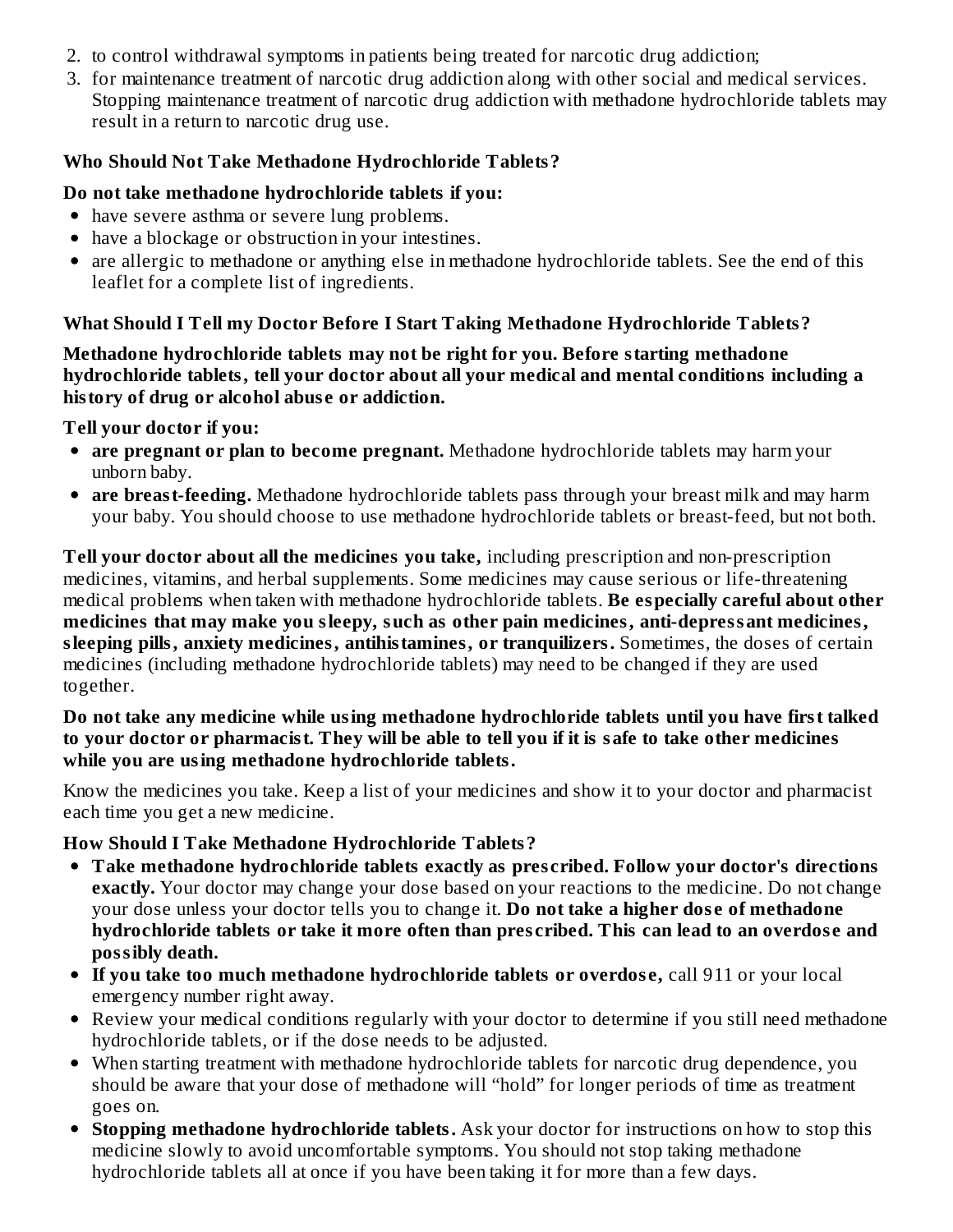- Tell all health professionals that treat you that you take methadone hydrochloride tablets.
- After stopping treatment with methadone hydrochloride tablets, flush the unused tablets down the toilet.

# **What Should I Avoid While Taking Methadone Hydrochloride Tablets?**

- **Do not drive, operate heavy machinery, or do other possible dangerous activities** until you know how methadone hydrochloride tablets affect you. Methadone hydrochloride tablets can make you sleepy. Ask your doctor when it is okay to do these activities.
- **Do not drink alcohol while using methadone hydrochloride tablets.** It may increase the chance of having dangerous side effects.
- **Do not take other medicines with methadone hydrochloride tablets without first talking with your doctor.**

#### **What are the Possible Side Effects of Methadone Hydrochloride Tablets?**

- **Methadone hydrochloride tablets can caus e life-threatening breathing and heart problems which can lead to death.** See "What is the Most Important Information I Should Know About Methadone Hydrochloride Tablets?"
	- **Call your doctor or get medical help right away if you:**
		- have trouble breathing.
		- **n** have extreme drowsiness and breathing slows down.
		- have slow shallow breathing (little chest movement with breathing).
		- **fast or slowed heartbeat.**
		- feel faint, very dizzy, confused, have palpitations (irregular heartbeat) or any other unusual symptoms.

These can be symptoms that you have taken too much (overdose of) methadone hydrochloride tablets, or the dose is too high for you. They can also be symptoms of a serious heart reaction. **Thes e symptoms can lead to s erious problems or death if not treated right away.**

- **Methadone hydrochloride tablets can caus e your blood pressure to drop.** This can make you feel dizzy if you get up too fast from sitting or lying down.
- **Methadone hydrochloride tablets can caus e physical dependence.** Do not stop taking methadone hydrochloride tablets or any other opioid without first talking to your doctor. You could become sick with uncomfortable withdrawal symptoms because your body has become used to these medicines. Talk to your doctor about slowly stopping methadone hydrochloride tablets to avoid getting sick with withdrawal symptoms. Physical dependency is not the same as drug addiction.
- **For patients using methadone hydrochloride tablets for pain treatment, there is a chance of abus e or addiction with methadone hydrochloride tablets.** The chance is higher if you are or have been addicted to or abused other medicines, street drugs, or alcohol, or if you have a history of mental problems.

Some common side effects of methadone hydrochloride tablets are lightheadedness, dizziness, drowsiness, nausea, vomiting and sweating. Other side effects include weakness, headache, constipation, itching, and dry mouth.

Talk to your doctor about any side effects that bother you or that do not go away.

These are not all the possible side effects of methadone hydrochloride tablets. For a complete list, ask your doctor or pharmacist.

#### **How Should I Store Methadone Hydrochloride Tablets?**

**Keep methadone hydrochloride tablets in a safe place away from children. Accidental us e by a child is a medical emergency that can result in death. If a child accidentally takes methadone hydrochloride tablets, get emergency help right away.**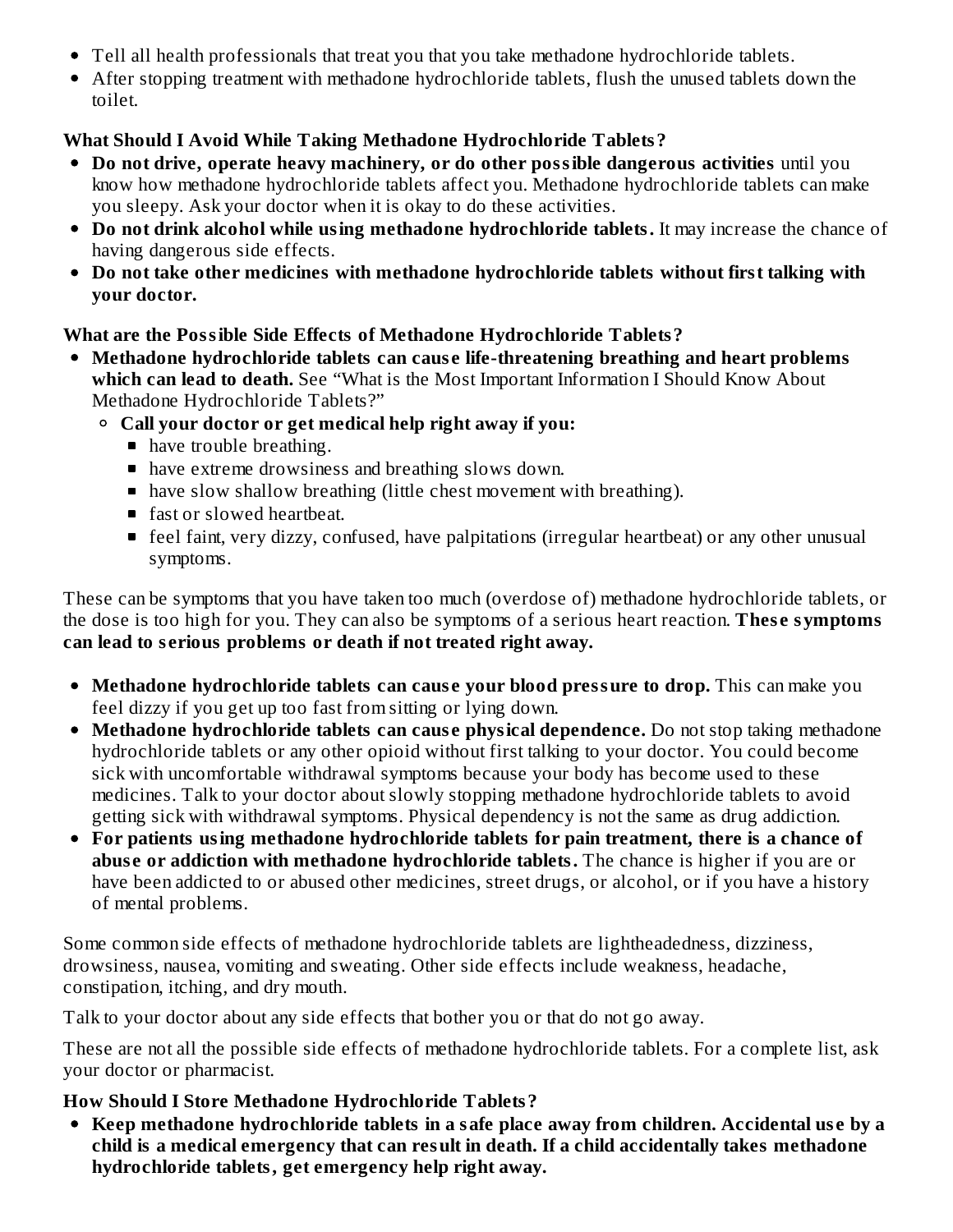- Keep methadone hydrochloride tablets at room temperature,  $68^{\circ}$  to  $77^{\circ}$  F (20 $^{\circ}$  to 25 $^{\circ}$ C).
- Always keep methadone hydrochloride tablets in a secure place to protect from theft.
- Dispose of any unused methadone hydrochloride tablets remaining from a prescription as soon as they are no longer needed. Unused tablets should be flushed down the toilet.

#### **General Information About Methadone Hydrochloride Tablets**

Medicines are sometimes prescribed for purposes other than those listed in patient information leaflet. Do not use methadone hydrochloride tablets for a condition for which it was not prescribed. **Do not give methadone hydrochloride tablets to other people, even if they have the same symptoms you have. Methadone hydrochloride tablets can harm other people and even caus e death. Sharing methadone hydrochloride tablets is against the law.**

This leaflet summarizes the most important information about methadone hydrochloride tablets. If you would like more information, talk with your doctor. You can ask your doctor or pharmacist for information about methadone hydrochloride tablets that was written for healthcare professionals, or you can visit www.Mallinckrodt.com or call 1-800-778-7898.

# **What are the Ingredients in Methadone Hydrochloride Tablets?**

**Active Ingredient:** methadone hydrochloride USP

**Inactive Ingredients:** lactose monohydrate, magnesium stearate, microcrystalline cellulose and silicon dioxide.

Call your doctor for medical advice about side effects. You may report side effects to FDA at 1-800- FDA-1088.

# **PRINCIPAL DISPLAY PANEL**

#### **METHADONE HYDROCHLORIDE TABLETS USP**

CII

#### **5 mg**

Each tablet contains: Methadone Hydrochloride USP. . . . . 5 mg **Rx only**



# **METHADONE HYDROCHLORIDE TABLETS USP**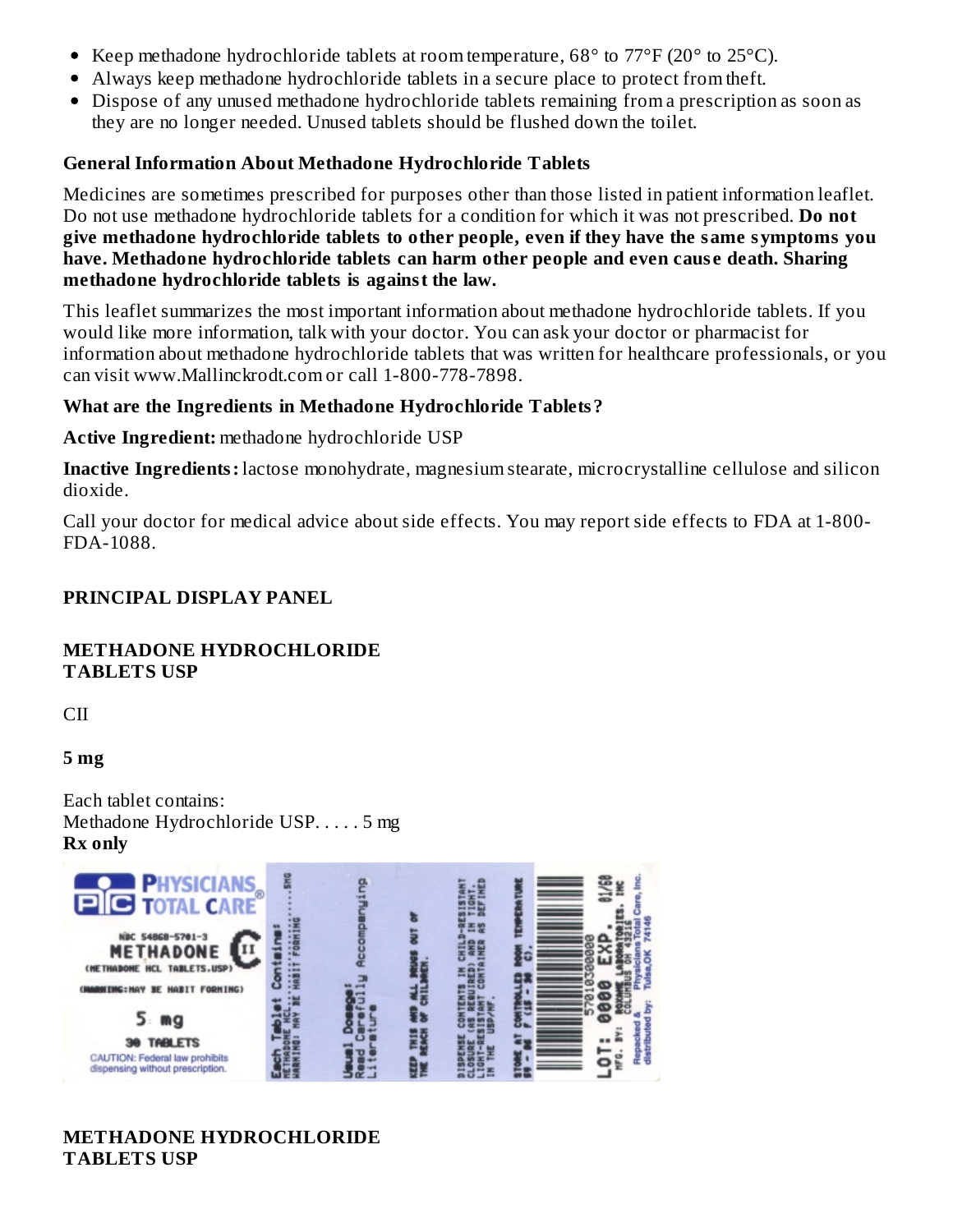CII

# **10 mg**

Each tablet contains: Methadone Hydrochloride USP. . . . . 10 mg **Rx only**



| <b>METHADONE HYDROCHLORIDE</b><br>methadone hydrochloride tablet                                  |                                                 |      |                     |                     |                                   |                 |  |
|---------------------------------------------------------------------------------------------------|-------------------------------------------------|------|---------------------|---------------------|-----------------------------------|-----------------|--|
|                                                                                                   |                                                 |      |                     |                     |                                   |                 |  |
| <b>Product Information</b>                                                                        |                                                 |      |                     |                     |                                   |                 |  |
| <b>HUMAN</b><br>Item Code (Source)<br>Product Type<br>PRESCRIPTION DRUG                           |                                                 |      | NDC:54868-          | 5701(NDC:0406-5755) |                                   |                 |  |
| <b>Route of Administration</b>                                                                    |                                                 | ORAL | <b>DEA Schedule</b> |                     | C <sub>II</sub>                   |                 |  |
|                                                                                                   |                                                 |      |                     |                     |                                   |                 |  |
| <b>Active Ingredient/Active Moiety</b>                                                            |                                                 |      |                     |                     |                                   |                 |  |
| <b>Ingredient Name</b>                                                                            |                                                 |      |                     |                     | <b>Basis of Strength Strength</b> |                 |  |
| METHADO NE HYDRO CHLO RIDE (UNII: 229809935B) (METHADO NE - UNII:UC6 VBE7V1Z)<br><b>METHADONE</b> |                                                 |      |                     |                     |                                   | 5 <sub>mg</sub> |  |
|                                                                                                   |                                                 |      |                     |                     |                                   |                 |  |
|                                                                                                   |                                                 |      |                     |                     |                                   |                 |  |
| <b>Inactive Ingredients</b>                                                                       |                                                 |      |                     |                     |                                   |                 |  |
| <b>Ingredient Name</b><br>Strength                                                                |                                                 |      |                     |                     |                                   |                 |  |
| LACTOSE MONOHYDRATE (UNII: EWQ57Q8I5X)                                                            |                                                 |      |                     |                     |                                   |                 |  |
| MAGNESIUM STEARATE (UNII: 70097M6I30)                                                             |                                                 |      |                     |                     |                                   |                 |  |
|                                                                                                   | CELLULOSE, MICRO CRYSTALLINE (UNII: OP1R32D61U) |      |                     |                     |                                   |                 |  |
| <b>SILICON DIO XIDE (UNII: ETJ7Z6 XBU4)</b>                                                       |                                                 |      |                     |                     |                                   |                 |  |
|                                                                                                   |                                                 |      |                     |                     |                                   |                 |  |
| <b>Product Characteristics</b>                                                                    |                                                 |      |                     |                     |                                   |                 |  |
| Color                                                                                             | white (off-white)                               |      | <b>Score</b>        |                     | 2 pieces                          |                 |  |
| <b>Shape</b>                                                                                      | <b>RECTANGLE</b>                                |      | <b>Size</b>         |                     | 9mm                               |                 |  |
| Flavor                                                                                            |                                                 |      | <b>Imprint Code</b> |                     | 57;55;M                           |                 |  |
| <b>Contains</b>                                                                                   |                                                 |      |                     |                     |                                   |                 |  |
|                                                                                                   |                                                 |      |                     |                     |                                   |                 |  |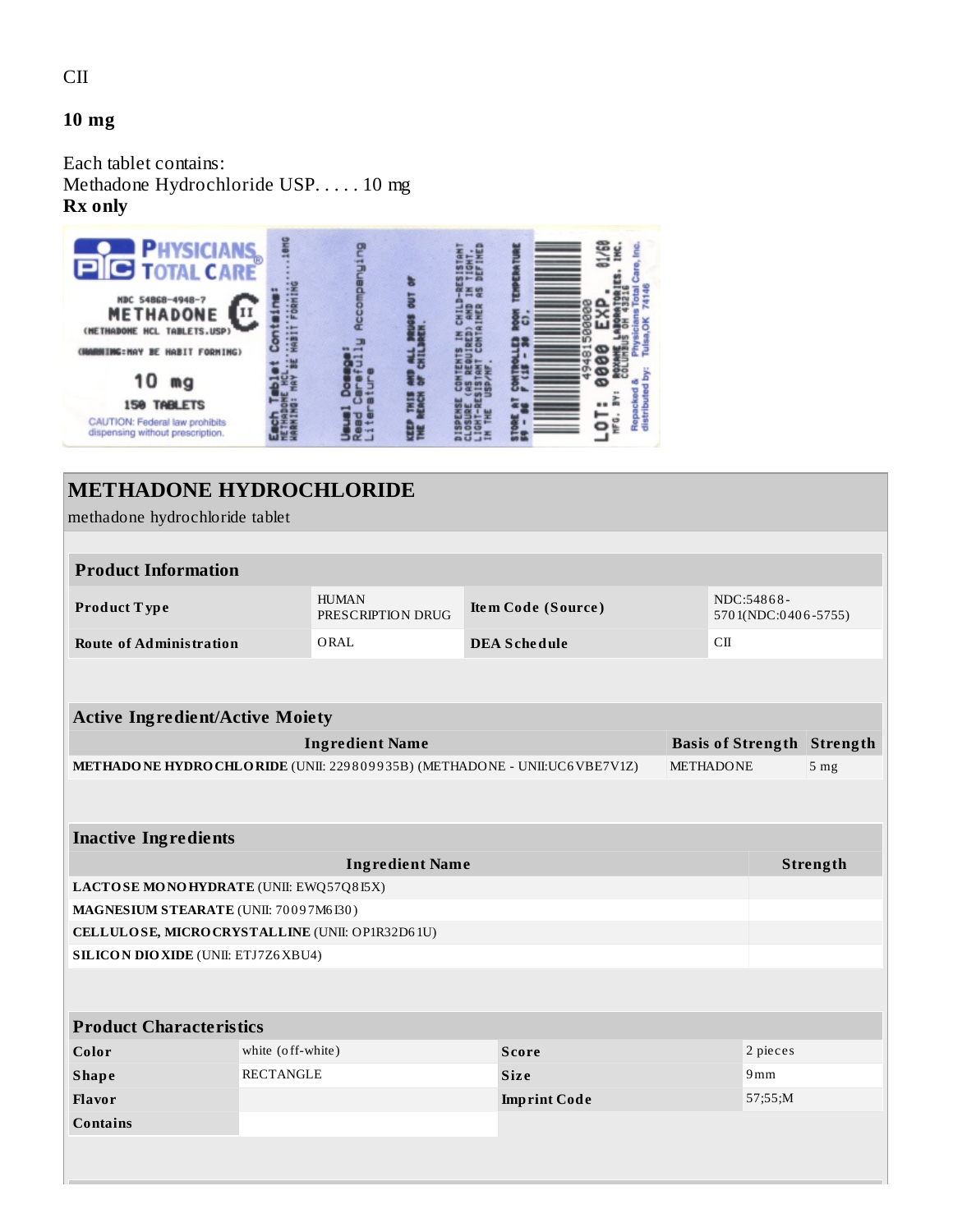|   | Packaging                    |                                                 |  |                             |  |                           |
|---|------------------------------|-------------------------------------------------|--|-----------------------------|--|---------------------------|
| # | <b>Item Code</b>             | <b>Package Description</b>                      |  | <b>Marketing Start Date</b> |  | <b>Marketing End Date</b> |
|   | 1 NDC:54868-5701-0           | 60 in 1 BOTTLE                                  |  |                             |  |                           |
|   | 2 NDC:54868-5701-1           | 90 in 1 BOTTLE                                  |  |                             |  |                           |
|   | 3 NDC:54868-5701-2           | 120 in 1 BOTTLE                                 |  |                             |  |                           |
|   | 4 NDC:54868-5701-3           | 30 in 1 BOTTLE                                  |  |                             |  |                           |
|   |                              |                                                 |  |                             |  |                           |
|   |                              |                                                 |  |                             |  |                           |
|   | <b>Marketing Information</b> |                                                 |  |                             |  |                           |
|   | <b>Marketing Category</b>    | <b>Application Number or Monograph Citation</b> |  | <b>Marketing Start Date</b> |  | <b>Marketing End Date</b> |
|   | <b>ANDA</b>                  | ANDA040517                                      |  | 03/12/2007                  |  |                           |
|   |                              |                                                 |  |                             |  |                           |

| <b>METHADONE HYDROCHLORIDE</b><br>methadone hydrochloride tablet              |                                        |                             |      |                                   |                      |  |
|-------------------------------------------------------------------------------|----------------------------------------|-----------------------------|------|-----------------------------------|----------------------|--|
|                                                                               |                                        |                             |      |                                   |                      |  |
| <b>Product Information</b>                                                    |                                        |                             |      |                                   |                      |  |
| Product Type                                                                  | <b>HUMAN</b><br>PRESCRIPTION DRUG      | Item Code (Source)          |      | NDC:54868-                        | 4948 (NDC:0406-5771) |  |
| <b>Route of Administration</b>                                                | ORAL                                   | <b>DEA Schedule</b>         |      | C <sub>II</sub>                   |                      |  |
|                                                                               |                                        |                             |      |                                   |                      |  |
| <b>Active Ingredient/Active Moiety</b>                                        |                                        |                             |      |                                   |                      |  |
|                                                                               | <b>Ingredient Name</b>                 |                             |      | <b>Basis of Strength Strength</b> |                      |  |
| METHADO NE HYDRO CHLO RIDE (UNII: 229809935B) (METHADO NE - UNII:UC6 VBE7V1Z) |                                        |                             |      | <b>METHADONE</b>                  | $10$ mg              |  |
|                                                                               |                                        |                             |      |                                   |                      |  |
| <b>Inactive Ingredients</b>                                                   |                                        |                             |      |                                   |                      |  |
|                                                                               | Strength<br><b>Ingredient Name</b>     |                             |      |                                   |                      |  |
|                                                                               | LACTOSE MONOHYDRATE (UNII: EWQ57Q8I5X) |                             |      |                                   |                      |  |
| MAGNESIUM STEARATE (UNII: 70097M6I30)                                         |                                        |                             |      |                                   |                      |  |
| CELLULOSE, MICRO CRYSTALLINE (UNII: OP1R32D61U)                               |                                        |                             |      |                                   |                      |  |
| <b>SILICON DIO XIDE (UNII: ETJ7Z6 XBU4)</b>                                   |                                        |                             |      |                                   |                      |  |
|                                                                               |                                        |                             |      |                                   |                      |  |
| <b>Product Characteristics</b>                                                |                                        |                             |      |                                   |                      |  |
| Color                                                                         | white (off-white)                      | <b>Score</b>                |      | 2 pieces                          |                      |  |
| <b>RECTANGLE</b><br><b>Shape</b><br><b>Size</b>                               |                                        |                             | 11mm |                                   |                      |  |
| Flavor<br>57;71;M<br><b>Imprint Code</b>                                      |                                        |                             |      |                                   |                      |  |
| <b>Contains</b>                                                               |                                        |                             |      |                                   |                      |  |
|                                                                               |                                        |                             |      |                                   |                      |  |
| Packaging                                                                     |                                        |                             |      |                                   |                      |  |
| <b>Item Code</b><br>#                                                         | <b>Package Description</b>             | <b>Marketing Start Date</b> |      | <b>Marketing End Date</b>         |                      |  |
| 1 NDC:54868-4948-0                                                            | 60 in 1 BOTTLE                         |                             |      |                                   |                      |  |
| 2 NDC:54868-4948-1                                                            | 100 in 1 BOTTLE                        |                             |      |                                   |                      |  |
| 3 NDC:54868-4948-2                                                            | 120 in 1 BOTTLE                        |                             |      |                                   |                      |  |